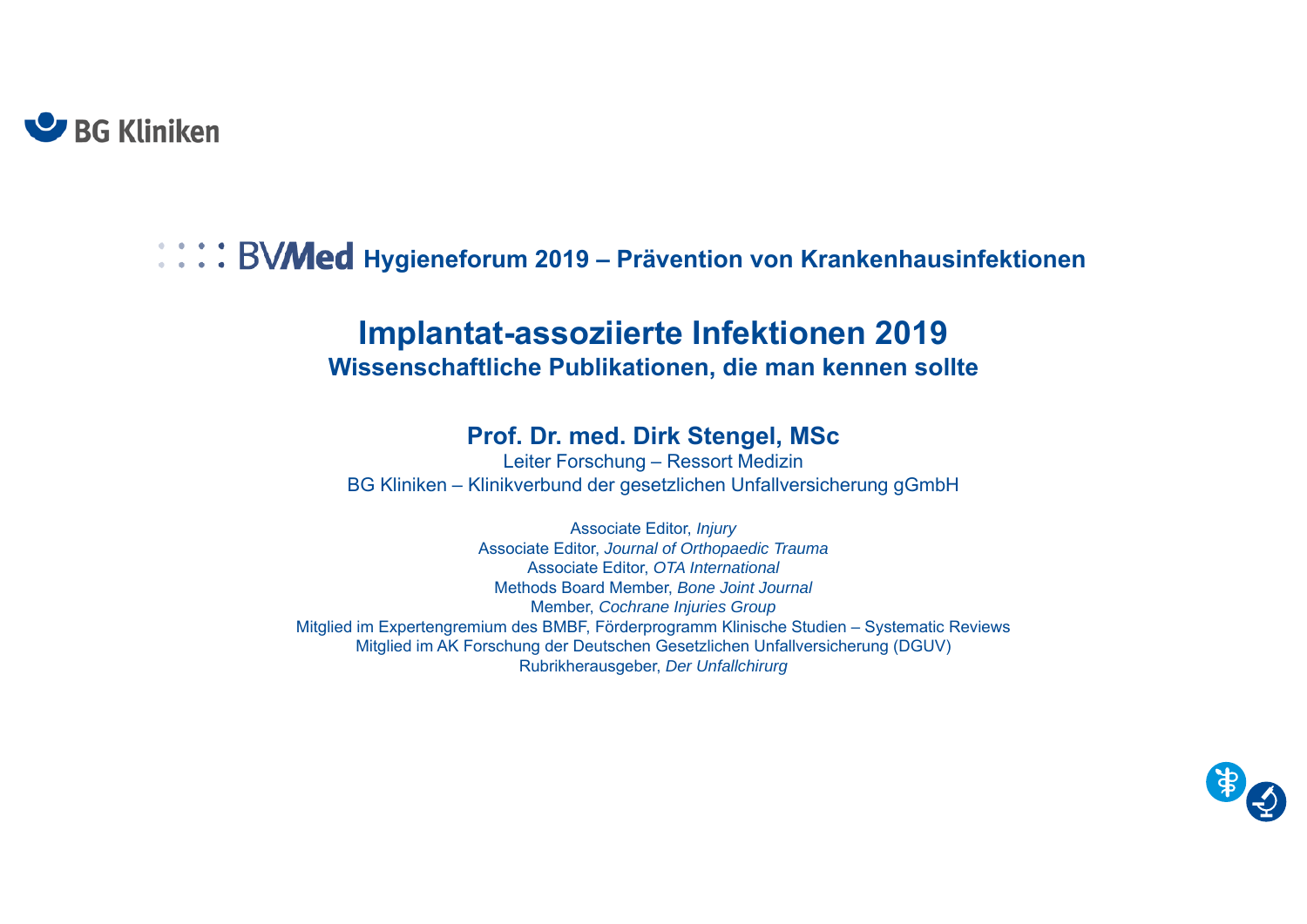#### **U** BG Kliniken **Interessenkonflikte**

- | Die folgenden Aussagen und Interpretationen sind diejenigen des Vortragenden und entsprechen nicht zwingend denjenigen der BG Kliniken gGmbH oder der DGUV
- | Wissenschaftliche Beratertätigkeit für öffentliche Institutionen und Fachgesellschaften (u.a. BMBF, DGU e.V.)
- | Wissenschaftliche Beratertätigkeit für Medizinproduktehersteller und andere kommerzielle Auftraggeber (u.a. ZimmerBiomet, B. Braun, Ethicon Johnson & Johnson, Stryker, Siemens Healthineers, AO Trauma)

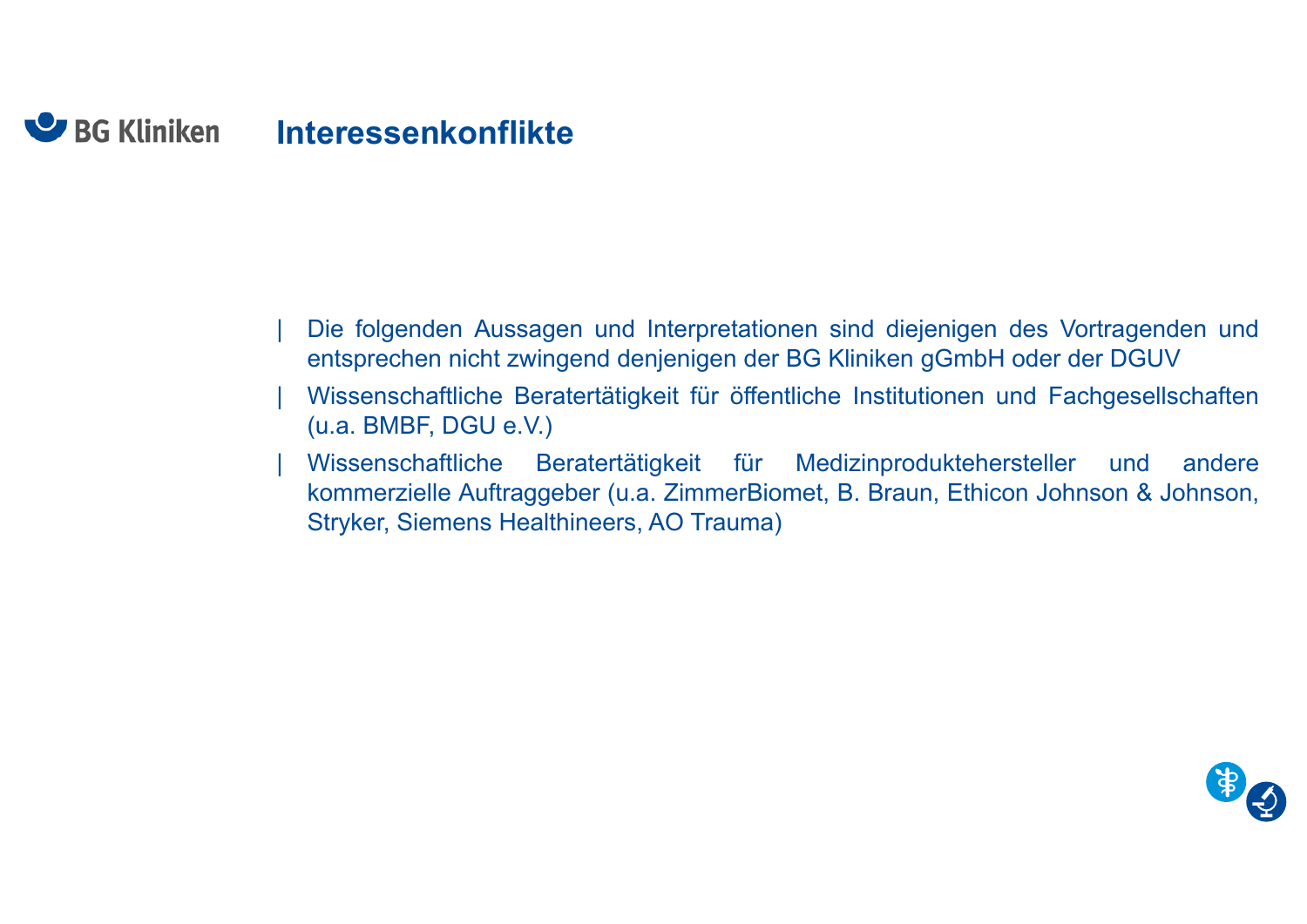

#### **Hintergrund- abseits der epidemiologischen Realität**

Spannungen zwischen (internationalen) Fachgesellschaften und Meinungsbildnern

- **Hintergrund**
- Meine Favoriten 2019
- Risikofaktoren
- Diagnostik
- Wundverschluss
- DAIR
- Systemische Therapie

欗  $\overline{10}$  $\frac{M(E)}{7|0|}$ 

• Resümee



national Consensus Meeting (ICM) on SOPHIE PASSMANN STREAM SURVERS STREAM AND STREAM AND STREAM AND STREAM AND SOCIETY (ED. IIS) oritäten (u.a. RKI, KRINKO, KISS) ne and Joint Infection Society (EBJIS), 9.2019. Antwerpen  $R = \frac{1}{2}$  Academy of Orthopaedic Surgeons<br>  $\frac{3. - 16.03.2019}{2}$  Las Venas 3. – 16.03.2019, Las Vegas Trauma Association (OTA), 15.09. – **Denver**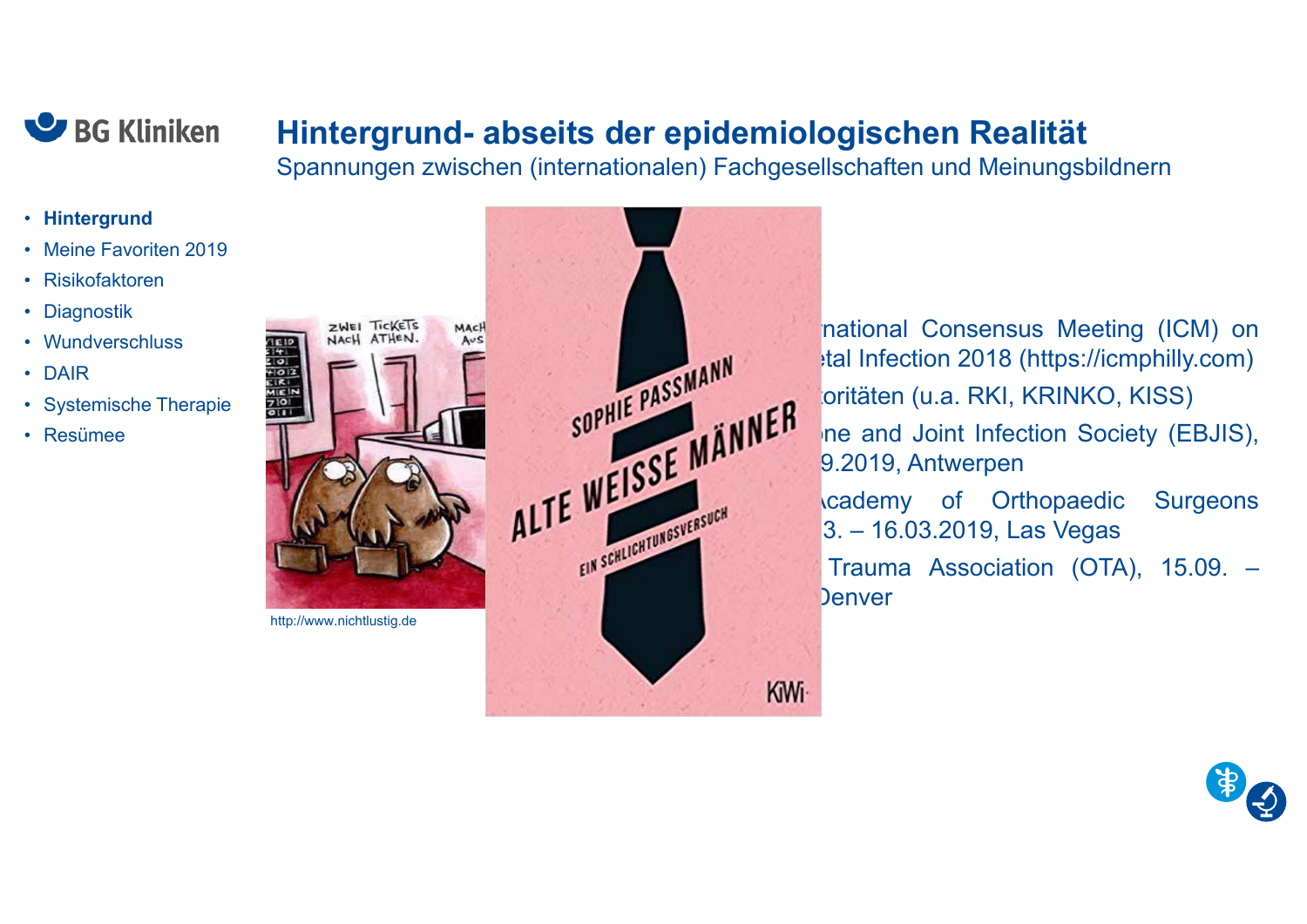

#### **Meine Favoriten 2019**

Risikofaktoren, Prävention, Diagnostik und Therapie

- Hintergrund
- **Meine Favoriten 2019**
- Risikofaktoren
- Diagnostik
- Wundverschluss
- DAIR
- Systemische Therapie
- Resümee
- 1. Lenguerrand E et al., National Joint Registry for England, Wales, Northern Ireland and the Isle of Man. Risk factors associated with revision for prosthetic joint infection following knee replacement: an observational cohort study from England and Wales. *Lancet Infect Dis* 2019;**19**(6):589-600.
- 2. Meijs AP et al. The effect of body mass index on the risk of surgical site infection. *Infect Control Hosp Epidemiol* 2019;**40**(9):991-996.
- 3. Majors I et al. Serum interleukin 6 could be <sup>a</sup> valuable initial diagnostic tool in prosthetic knee joint infections. *Eur J Orthop Surg Traumatol* 2019;**29**(8):1781-1788.
- 4. Krishnan RJ et al. Is the risk of infection lower with sutures than with staples for skin closure after orthopaedic surgery? A meta-analysis of randomized trials. *Clin Orthop Relat Res* 2019;**477**(5):922-937.
- 5. Ahmed I et al. The use of triclosan-coated sutures to prevent surgical site infections: <sup>a</sup> systematic review and meta-analysis of the literature. *BMJ Open* 2019;**9**(9):e029727.
- 6. Sukeik M et al. Randomised controlled trial of triclosan coated vs uncoated sutures in primary hip and knee arthroplasty. *World J Orthop* 2019;**10**(7):268-277.
- 7. Han Y et al. The efficacy and safety of knotless barbed sutures in total joint arthroplasty: <sup>a</sup> meta-analysis of randomizedcontrolled trials. *Arch Orthop Trauma Surg* 2018;**138**(10):1335-1345.
- 8. Löwik CAM et al., Northern Infection Network Joint Arthroplasty (NINJA) and ESCMID study group for implant-associated infections (ESGIAI). Debridement, antibiotics and implant retention is <sup>a</sup> viable treatment option for early periprosthetic joint infection presenting more than four weeks after index arthroplasty. *Clin Infect Dis* 2019 Aug 31. pii: ciz867.
- 9. Shah NB et al. Benefits and adverse events associated with extended antibiotic use in total knee arthroplasty periprosthetic joint infection. *Clin Infect Dis* 2019 Apr 4. pii: ciz261.
- 10. Spitzmüller R et al. Duration of antibiotic treatment and risk of recurrence after surgical management of orthopaedic device infections: <sup>a</sup> multicenter case-control study. *BMC Musculoskelet Disord* 2019;**20**(1):184.
- 11. Benkabouche M et al. Four versus six weeks of antibiotic therapy for osteoarticular infections after implant removal: <sup>a</sup> randomized trial. *J Antimicrob Chemother* 2019;**74**(8):2394-2399.

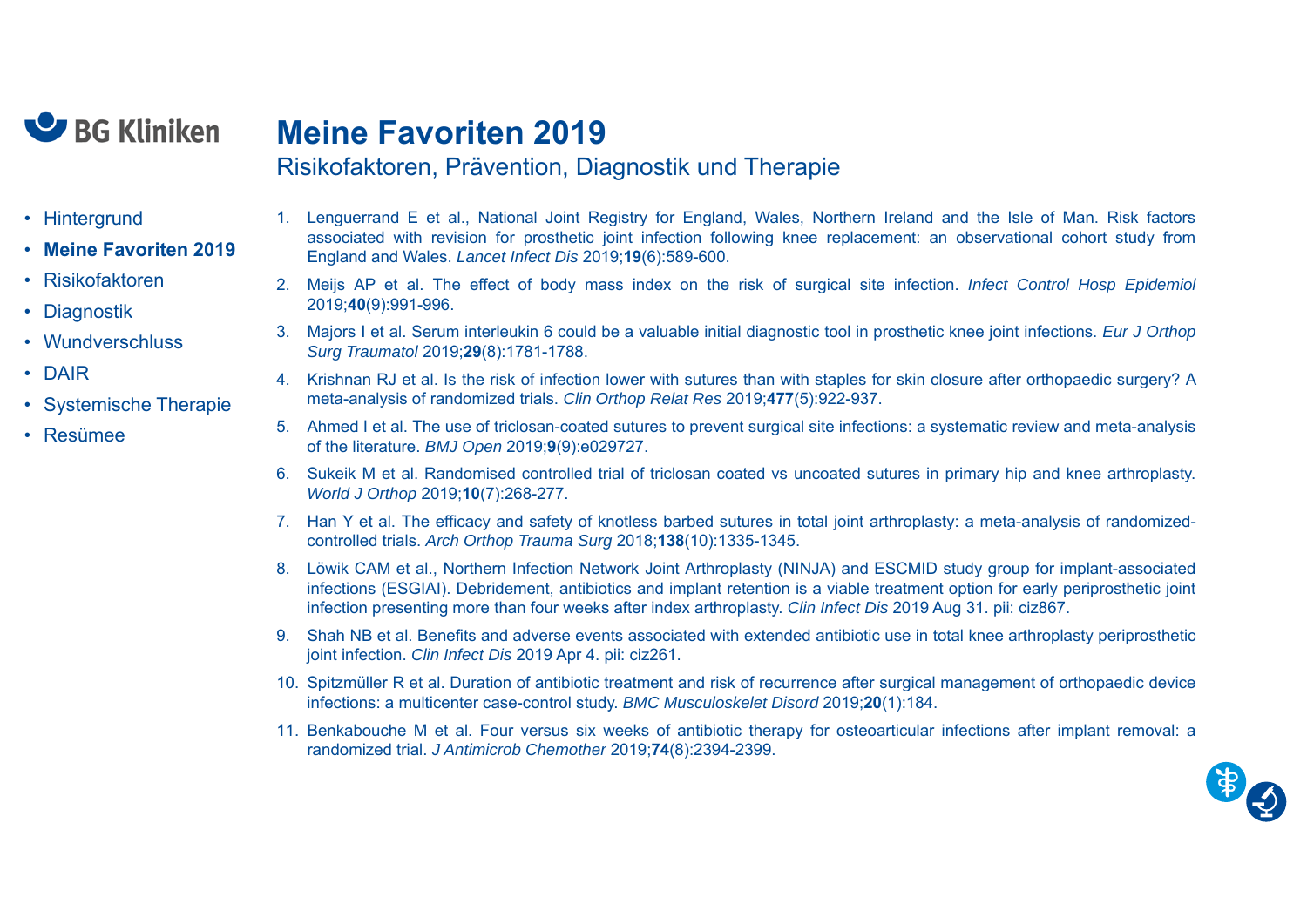

### **Risikofaktoren für Infektionen nach primärer Knieendoprothese**

National Joint Registry for England, Wales, Northern Ireland and the Isle of Man

- Hintergrund
- •Meine Favoriten 2019
- •**Risikofaktoren**
- •**Diagnostik**
- Wundverschluss
- DAIR
- Systemische Therapie
- Resümee

| April 2003 – Dezember 2013, *N* = 679010, medianes Alter 70 (IQR 63 – 76) Jahre, 56.85% Frauen | 3659 septische Revisionen (0.54%, 8332 Personenjahre) | 71187 Verstorbene (10.48%, 304495 Personenjahre)



Lenguerrand E et al. *Lancet Infect Dis* 2019;**19**(6):589-600.

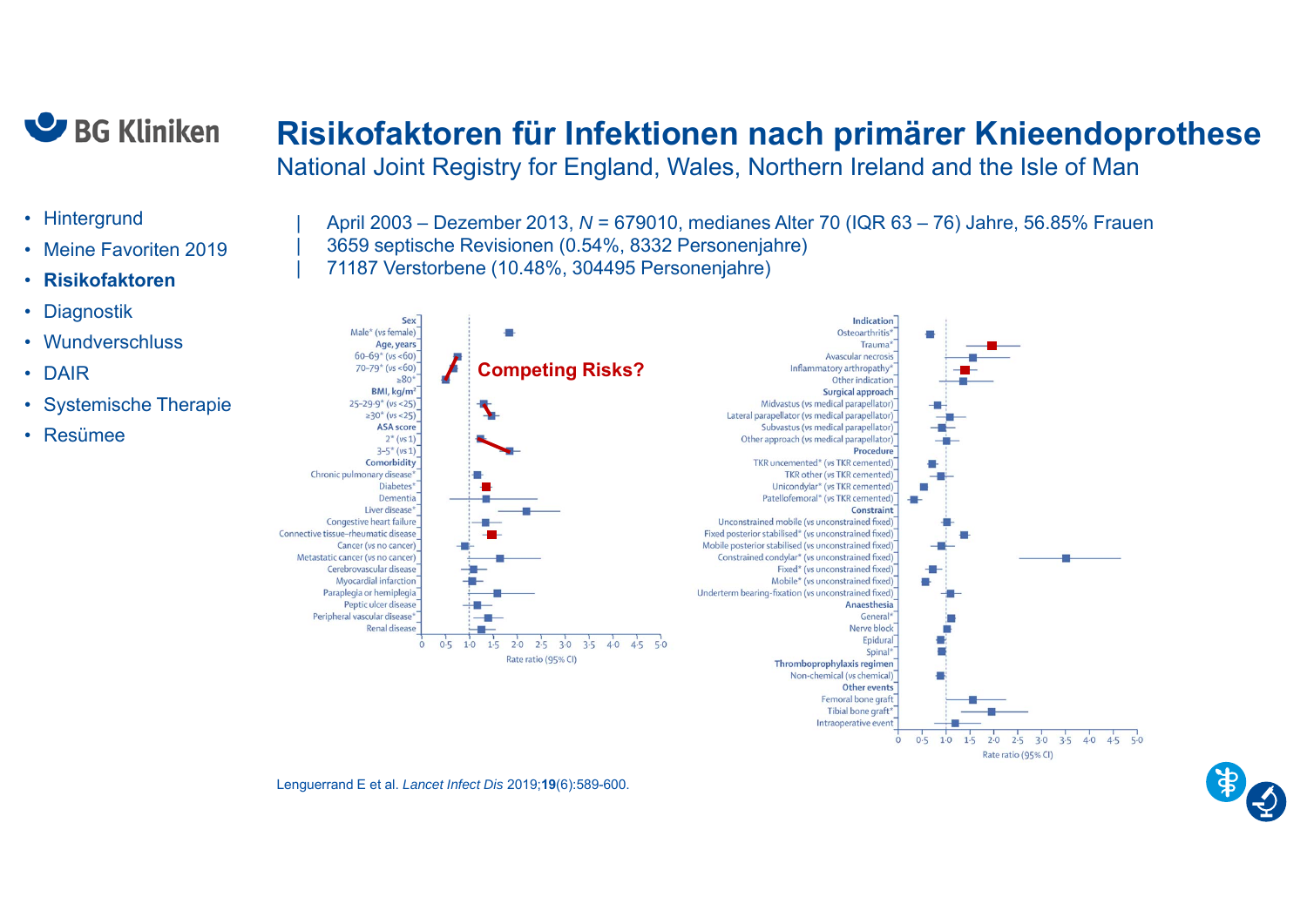

### **Risikofaktoren für Infektionen nach primärer Knieendoprothese**

National Joint Registry for England, Wales, Northern Ireland and the Isle of Man

- Hintergrund
- Meine Favoriten 2019
- **Risikofaktoren**
- •**Diagnostik**
- Wundverschluss
- DAIR
- Systemische Therapie
- Resümee

│ Multilevel-Regression (Markov Chain Monte Carlo), adjustiert für Alter, Geschlecht, ASA und BMI



**RR (95% KI)**

Lenguerrand E et al. *Lancet Infect Dis* 2019;**19**(6):589-600.

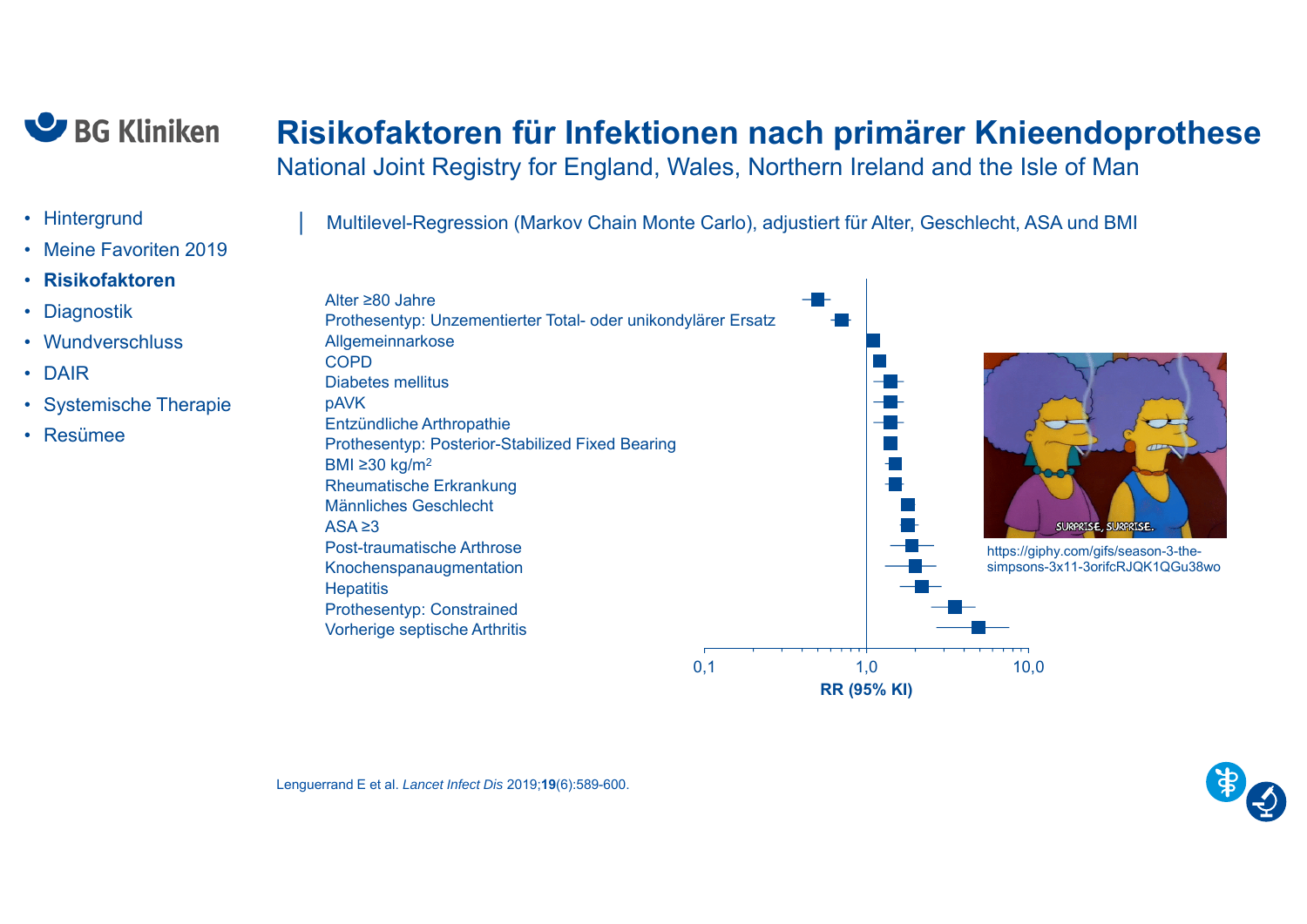

### **BMI als Risikofaktor für SSI**

Dutch National Surveillance Network (https://www.rivm.nl/prezies)

- Hintergrund
- Meine Favoriten 2019
- **Risikofaktoren**
- Diagnostik
- Wundverschluss
- DAIR
- Systemische Therapie
- Resümee

| Januar 2012 – Dezember 2017

| Aortokoronarer Bypass, offener Aortenklappenersatz, Mastektomie und Lumpektomie, laparoskopische Appendektomie und Cholezystektomie, offene und laparoskopische Koloneingriffe, vaginale Hysterektomie, Kaiserschnitte

| $-$ Hüft-TEP                  | 1769 / 119834 | $1.48\%$ |
|-------------------------------|---------------|----------|
| - Partieller Hüftgelenkersatz | 356 / 10671   | $3.34\%$ |
| $-$ Knie-TEP                  | 942 / 105548  | $0.89\%$ |
| - Laminektomie                | 78 / 5367     | 1.45%    |

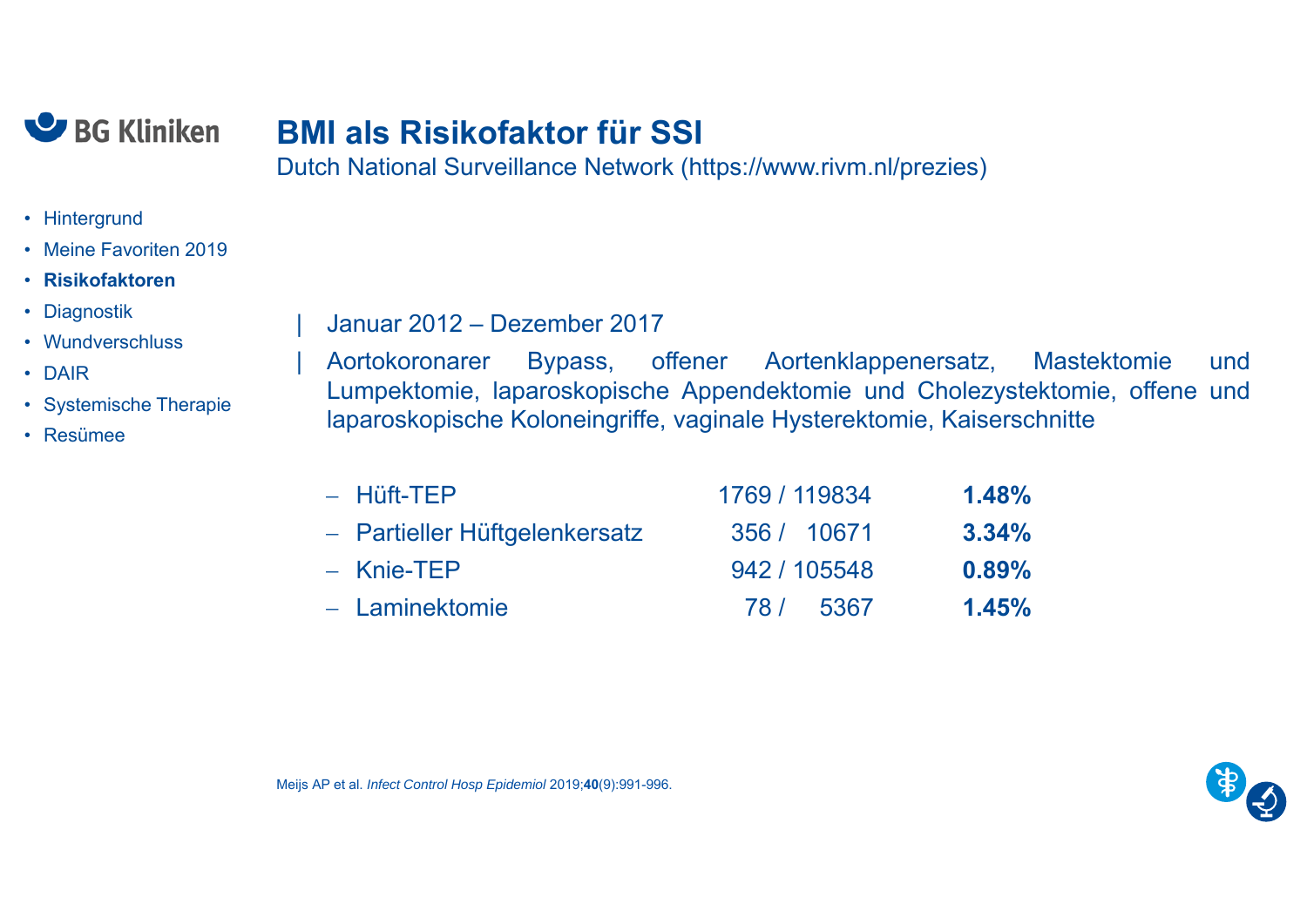

### **BMI als Risikofaktor für SSI**

Dutch National Surveillance Network (https://www.rivm.nl/prezies)

- Hintergrund
- Meine Favoriten 2019
- **Risikofaktoren**
- Diagnostik
- Wundverschluss
- DAIR
- Systemische Therapie
- Resümee



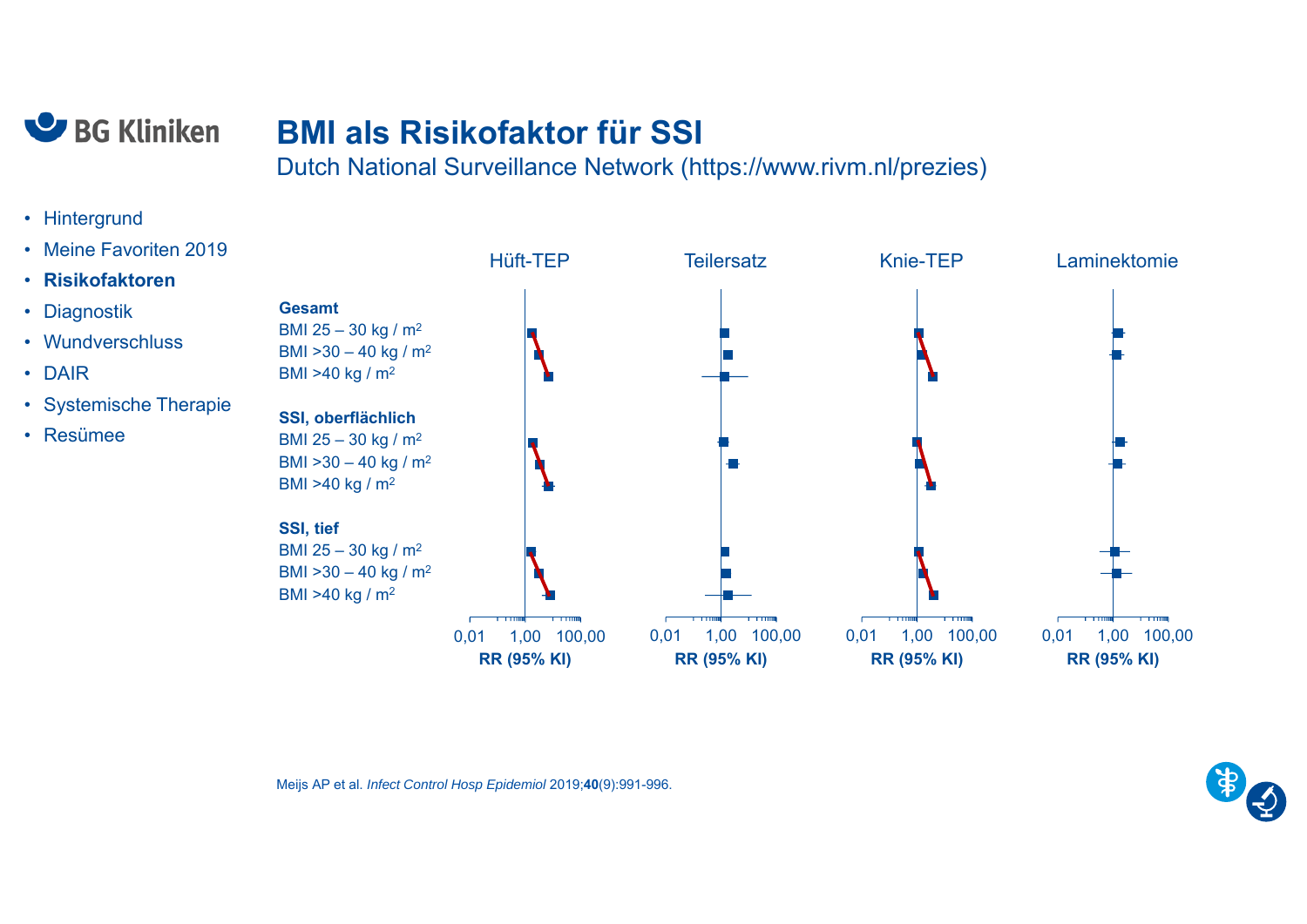

- Hintergrund
- Meine Favoriten 2019
- **Risikofaktoren**
- Diagnostik
- Wundverschluss
- DAIR
- Systemische Therapie
- Resümee

│ Der BMI ist ein **wissenschaftlich bestätigter, unabhängiger Risikofaktor** für periprothetische Infektionen

│ (Kommerzielle) **Fast-Track Programme** sollten diesen **Zusammenhang** berücksichtigen

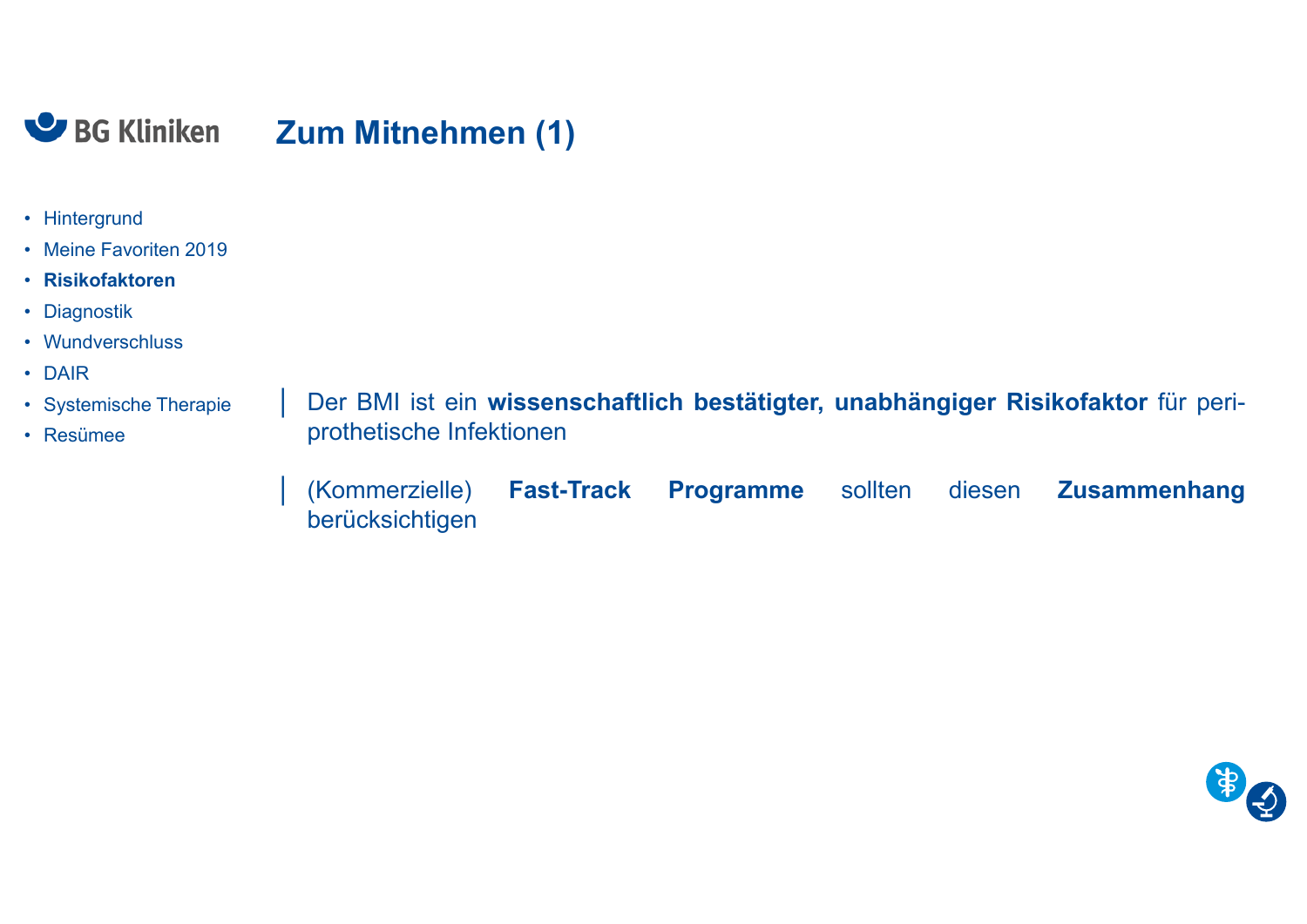#### BG Kliniken

### **Major- und Minorkriterien einer peri-prothetischen Infektion**

- Hintergrund
- Meine Favoriten 2019
- Risikofaktoren
- **Diagnostik**
- Wundverschluss
- DAIR
- Systemische Therapie
- Resümee

| Major criteria (at least one of the following)                           | <b>Decision</b> |  |
|--------------------------------------------------------------------------|-----------------|--|
| <b>Two positive cultures of the same organism</b>                        |                 |  |
| <b>Sinus tract</b> (joint communication or visualization of the implant) | <b>Infected</b> |  |

|              |          | <b>Minor criteria</b>                      | <b>Score</b> | <b>Decision</b>                                |
|--------------|----------|--------------------------------------------|--------------|------------------------------------------------|
|              | ठ        | Elevated CRP or D-Dimer                    | 2            |                                                |
|              | Blo      | <b>Elevated ESR</b>                        |              |                                                |
| Preoperative | Synovial | Elevated WBC or Leukocyte Esterase (LE) ++ | 3            | $\geq 6$ infected<br>$2 - 5$ possibly infected |
|              |          | Positive Alpha-defensin                    | 3            | $0 - 1$ not infected                           |
|              |          | Elevated PMN (%)                           | 2            |                                                |
|              |          | <b>Elevated CRP</b>                        |              |                                                |

|                         | Inconclusive or dry tap | <b>Score</b> | <b>Decision</b>                           |
|-------------------------|-------------------------|--------------|-------------------------------------------|
| $\overline{\mathbf{v}}$ | Preoperative score      |              |                                           |
| erativ                  | Positive histology      |              | $\geq 6$ infected<br>$4 - 5$ inconclusive |
| $\Omega$<br>losco       | <b>Purulence</b>        | 3            | $\leq$ 3 not infected                     |
|                         | Positive single culture | ◠            |                                           |

Nach Goswami K, Parvizi J, Maxwell Courtney P. *Cur Rev Musculoskeletal Med* 2018;**11**(3):428-438.

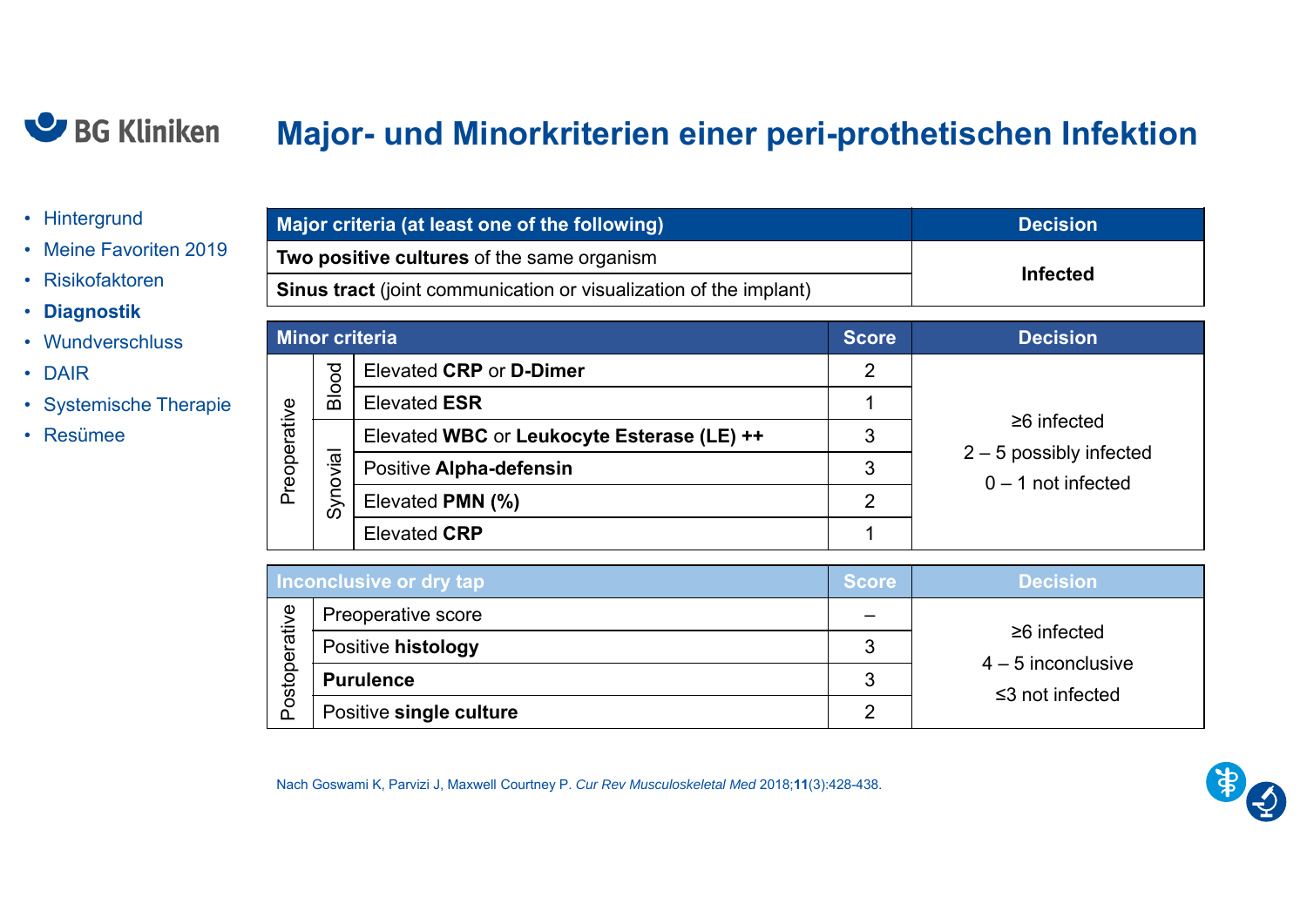

### **Diagnostische Genauigkeit**

│ **Alpha-Defensin-Test (ELISA)**

Laborchemische und bildgebende Verfahren

 $--- 95%$  confidence region

- Hintergrund
- Meine Favoriten 2019
- •Risikofaktoren
- **Diagnostik**
- Wundverschluss
- DAIR
- Systemische Therapie
- Resümee



#### | **Bildgebung**

| <b>Methode</b>              | Sensi-<br>tivität, %<br>(95% KI) | Spezi-<br>fität, %<br>(95% KI) |
|-----------------------------|----------------------------------|--------------------------------|
| Knochen-<br>szintigrafie    | 82<br>$(70 - 89)$                | 25<br>$(16 - 36)$              |
| Leukozyten-<br>szintigrafie | 61<br>$(43 - 76)$                | 77<br>$(63 - 87)$              |
| <b>FDG-PET</b>              | 96<br>$(88 - 99)$                | 91<br>$(81 - 95)$              |
| MRT                         | 84<br>$(69 - 92)$                | 60<br>$(38 - 78)$              |

Nach Yuan J et al. *Int Orthop* 2017;**41**(12):2447-2455.

HSROC curve

----95% prediction region

Nach Liu K et al. *PLoS One* 2018;**13**(4):e0196418.

| **Sonikation und PCR**

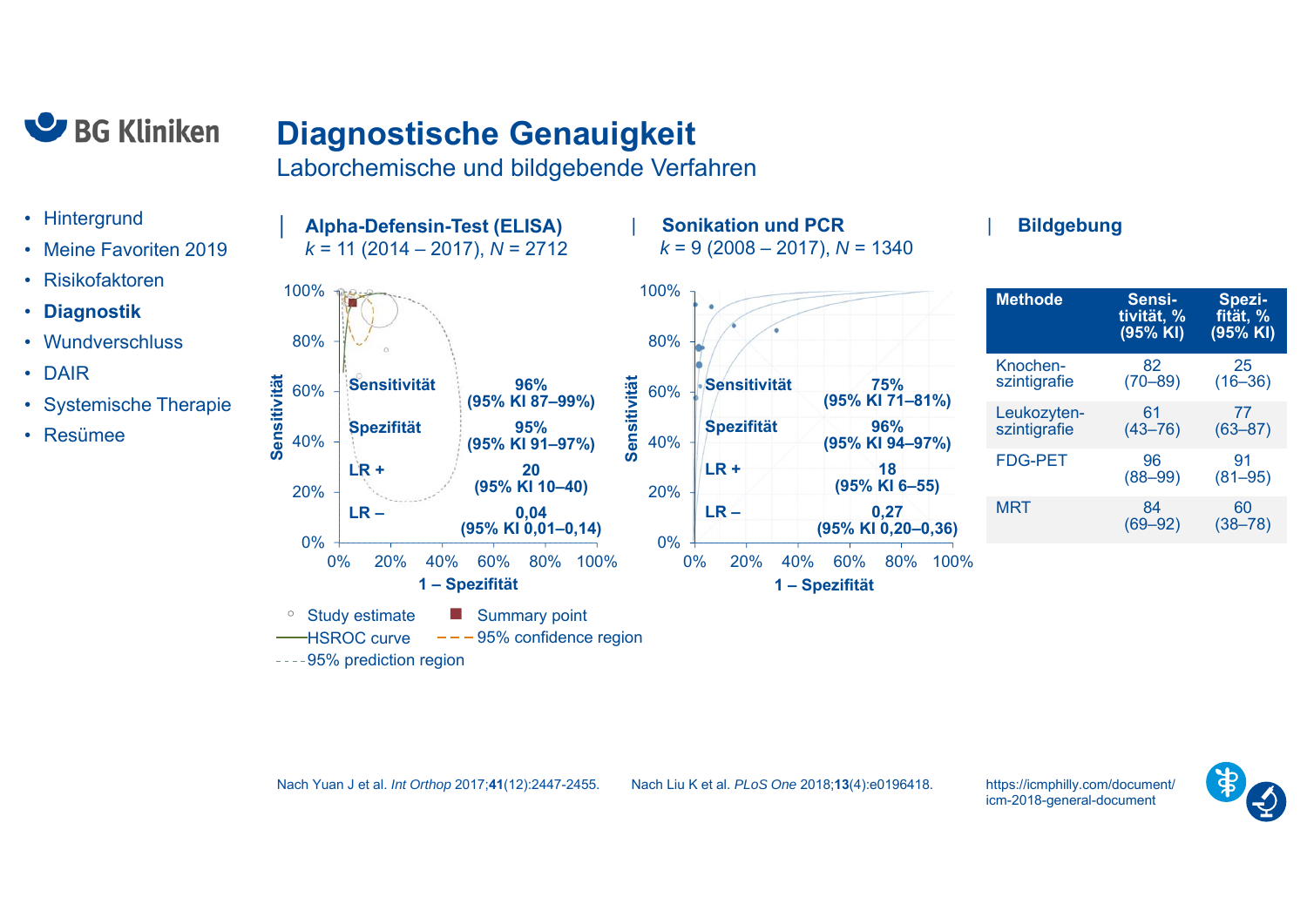

# **Interleukin-6 in Serum und Synovialflüssigkeit**

*N* = 52 (59 TKA), 01/2017 – 12/2019, Prävalenz 32 / 59 (54%)

|                        |              | <b>Teststrategie</b>                    | Sensitivität, % Spezifität, % |      |                                                            |
|------------------------|--------------|-----------------------------------------|-------------------------------|------|------------------------------------------------------------|
| • Hintergrund          |              | <b>Individueller Test positiv</b>       |                               |      |                                                            |
| • Meine Favoriten 2019 |              | $IL-6$                                  | 81.3                          | 63.0 | ia                                                         |
| · Risikofaktoren       | 100%         | <b>BSG</b>                              | 70.0                          | 63.6 |                                                            |
|                        |              | <b>CRP</b>                              | 66.7                          | 66.7 | ,,,,,,,                                                    |
| • Diagnostik           |              | <b>Synoviale WBC</b>                    | 66.7                          | 81.0 |                                                            |
| • Wundverschluss       |              | <b>Synoviale PMN</b>                    | 82.4                          | 73.7 |                                                            |
| • DAIR                 | 75%          | <b>Test-Kombination 1</b>               |                               |      |                                                            |
|                        |              | IL-6 oder BSG                           | 81.3                          | 52.0 |                                                            |
| • Systemische Therapie |              | IL-6 oder CRP                           | 93.8                          | 45.8 |                                                            |
| • Resümee              | Sensitivität | <b>BSG oder CRP</b>                     | 80.0                          | 50.0 |                                                            |
|                        | 50%          | IL-6 oder BSG oder CRP                  | 93.8                          | 40.0 |                                                            |
|                        |              | IL-6 oder synoviale WBC                 | 93.3                          | 47.6 |                                                            |
|                        |              | IL-6 oder synoviale PMN                 | 100.0                         | 50.0 |                                                            |
|                        |              | <b>Synoviale WBC oder PMN</b>           | 89.5                          | 68.4 |                                                            |
|                        | 25%          | IL-6 oder synoviale WBC oder PMN        | 100.0                         | 45.0 |                                                            |
|                        | المنتو       | <b>Test-Kombination 2</b>               |                               |      | • $> 9.14$ pg / ml                                         |
|                        | H            | IL-6 und BSG                            | 53.8                          | 76.2 | VBC $\triangle$ > 1804 · 10 <sup>-3</sup> / m <sup>3</sup> |
|                        |              | IL-6 und CRP                            | 33.3                          | 85.0 | leutr $\blacksquare$ > 86%                                 |
|                        | 0%           | <b>BSG und CRP</b>                      | 52.9                          | 81.0 |                                                            |
|                        | 0%           | IL-6 und BSG und CRP<br>25 <sup>c</sup> | 33.3                          | 85.0 | 75%<br>100%                                                |
|                        |              | IL-6 und synoviale WBC                  | 58.3                          | 90.0 | ifität                                                     |
|                        |              | IL-6 und synoviale PMN                  | 60.0                          | 77.8 |                                                            |
|                        |              | <b>Synoviale WBC und PMN</b>            | 64.7                          | 84.2 |                                                            |
|                        |              | IL-6 und synoviale WBC und PMN          | 50.0                          | 88.9 | <b>CA</b>                                                  |
|                        |              |                                         |                               |      |                                                            |

Majors I, Jagadale VS. *Eur J Orthop Surg Traumatol* 2019;**29**(8):1781-1788.

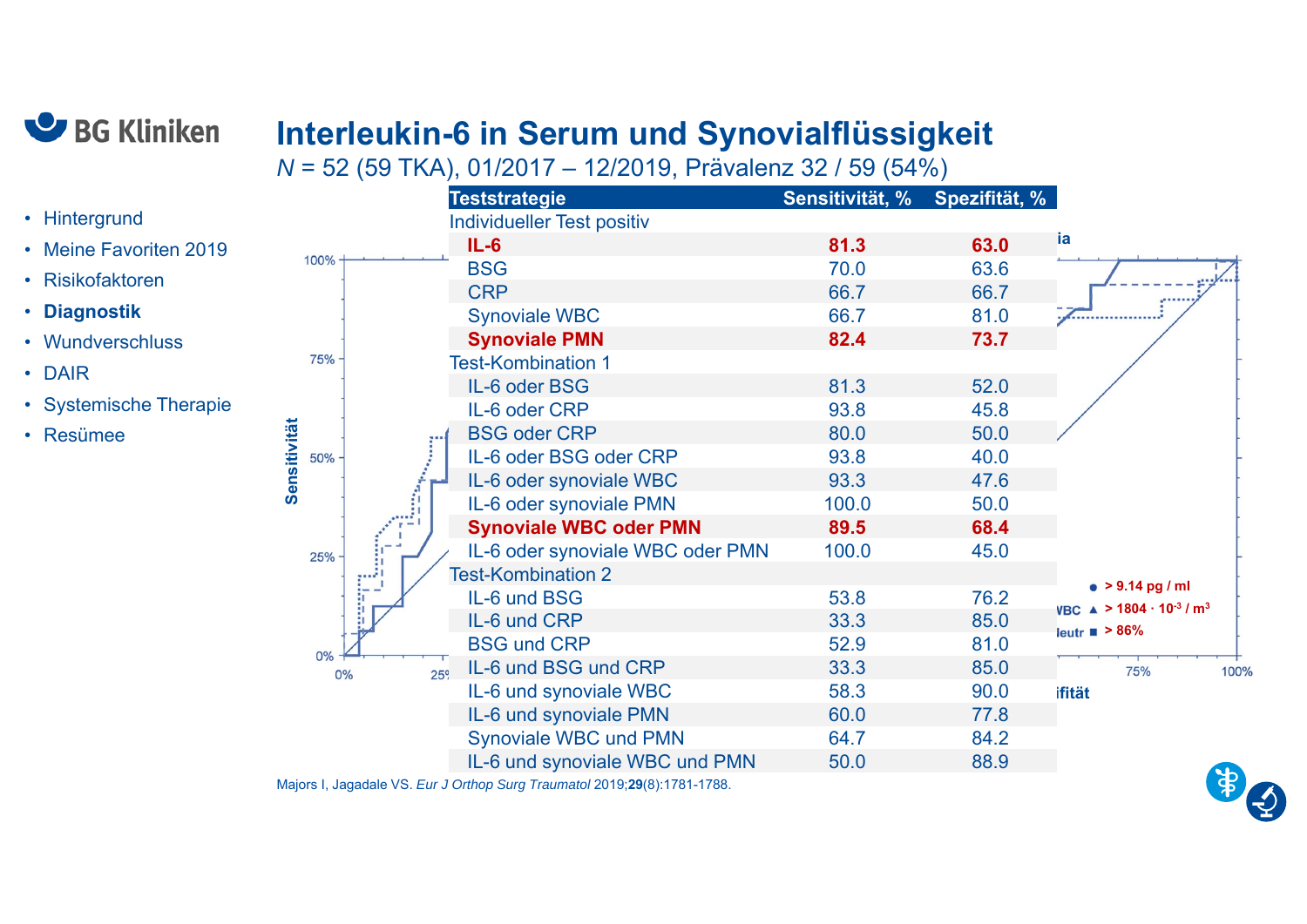

- Hintergrund
- Meine Favoriten 2019
- Risikofaktoren
- **Diagnostik**
- Wundverschluss
- DAIR
- Systemische Therapie
- Resümee

│ **Alpha-Defensin** (ELISA, wahrscheinlich auch in Form des intra-op. Lateral Flow Test [Synovasure®]) ist gemäß Philadelphia-Konsens das **wichtigste laborchemische Minor-Kriterium** zur Definition einer peri-prothetischen Infektion

│ Die **PCR der Sonikationsflüssigkeit** sollte unter Zentrumsbedingungen zum konfirmatorischen Standardrepertoire gehören

│ **IL-6** ist als diagnostischer Marker etablierten Methoden wie BSG, CRP und Bestimmung der Konzentration von WBC und PMN in der Synovialflüssigkeit nicht überlegen

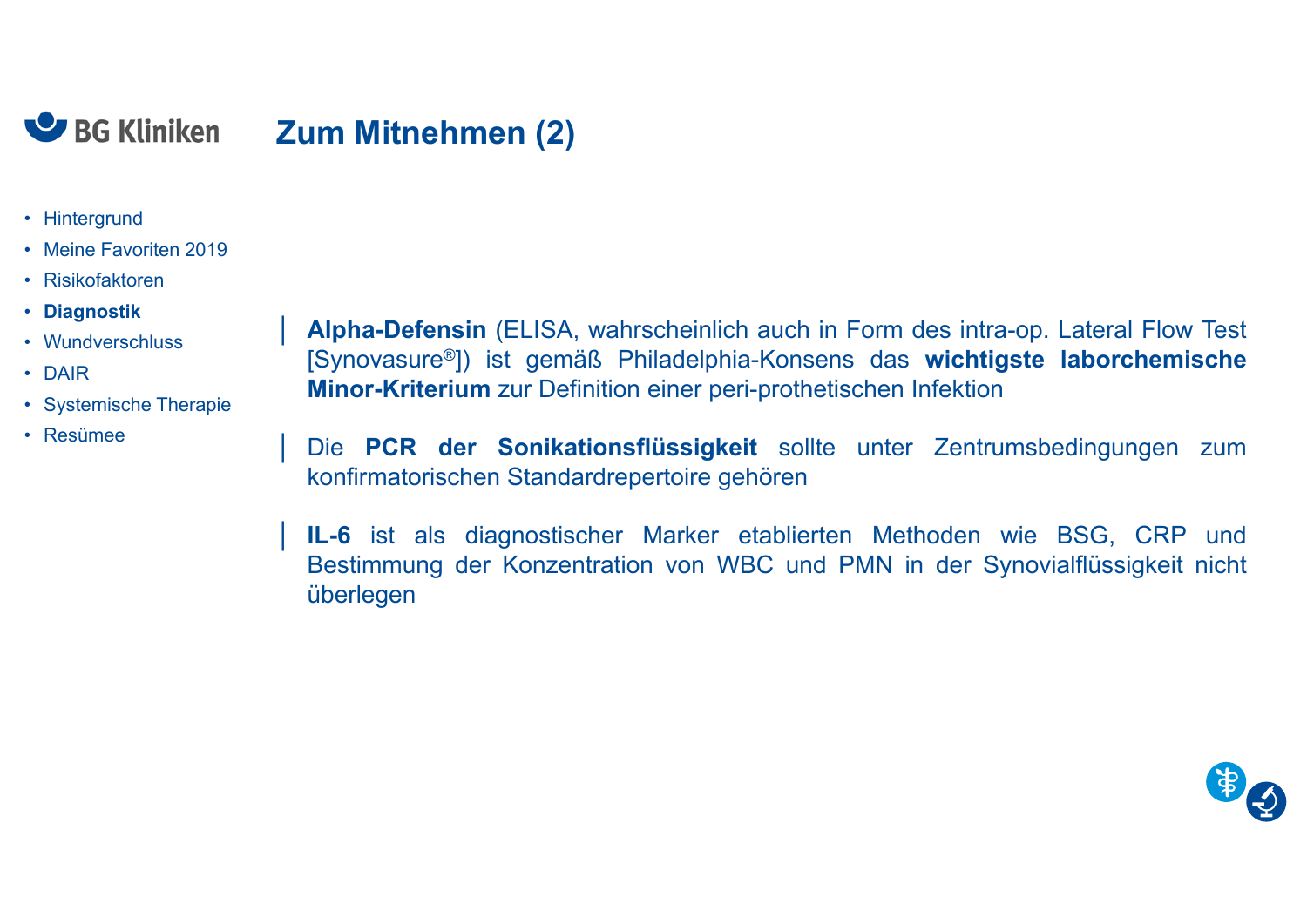

#### **Chirurgischer Wundverschluss und Infektionshäufigkeit** Derzeitiger Kenntnisstand: Möglichst keine Klammernähte in O & U

• Hintergrund

- Meine Favoriten 2019
- Risikofaktoren
- Diagnostik
- **Wundverschluss**
- DAIR
- Systemische Therapie
- Resümee

|                                               |                     | n / N,                                  | n / N,  |        |
|-----------------------------------------------|---------------------|-----------------------------------------|---------|--------|
| Subgruppe, Autor (Jahr)                       | <b>RR (95% KI)</b>  | <b>Intervention Kontrolle % Gewicht</b> |         |        |
| <b>Elektiv</b>                                |                     |                                         |         |        |
| <b>Buttaro (2015)</b>                         | 0.35(0.01, 8.60)    | 0/112                                   | 1/119   | 1.56   |
| <b>Eggers (2011)</b>                          | 0.20(0.03, 1.55)    | 1/19                                    | 5/19    | 3.78   |
| <b>Hlubek (2014)</b>                          | 2.55 (0.11, 60.57)  | 1/39                                    | 0/33    | 1.58   |
| Khan (2006)                                   | 3.44 (0.38, 31.20)  | 3/27                                    | 1/31    | 3.27   |
| <b>Mallee (2017)</b>                          | 2.30(1.02, 5.18)    | 18/249                                  | 8/254   | 23.98  |
| <b>Wyles (2016)</b>                           | 0.65(0.03, 14.97)   | 0/15                                    | 1/30    | 1.61   |
| <b>Graham (2000)</b>                          | (ausgeschlossen)    | 0/11                                    | 0/11    | 0.00   |
| Subtotal $(l^2 = 23.0\% , p = 0.261)$         | 1.29(0.51, 3.31)    | 23/472                                  | 16/497  | 35.79  |
| <b>Gemischte Population</b>                   |                     |                                         |         |        |
| <b>Clayer (1991)</b>                          | 1.00(0.07, 15.33)   | 1/33                                    | 1/33    | 2.13   |
| Gohiya (2015)                                 | 2.56(1.41, 4.67)    | 33/241                                  | 14/262  | 44.14  |
| Khan (2006)                                   | 6.43 (0.34, 120.03) | 3/36                                    | 0/33    | 1.86   |
| Liew (1993)                                   | 0.33(0.01, 7.78)    | 0/23                                    | 1/23    | 1.60   |
| Rui (2017)                                    | 4.94 (0.24, 101.36) | 2/83                                    | 0/82    | 1.74   |
| <b>Shantz (2013)</b>                          | 1.04(0.07, 16.43)   | 1/93                                    | 1/97    | 2.09   |
| Singh (2017)                                  | 2.00 (0.13, 30.88)  | 1/30                                    | 1/60    | 2.12   |
| Stockely (1987)                               | 3.00 (0.12, 72.96)  | 1/129                                   | 0/129   | 1.56   |
| Subtotal $(l^2 = 0.0\% , p = 0.886)$          | 2.37(1.40, 4.01)    | 42/668                                  | 18/719  | 57.25  |
| <b>Trauma</b>                                 |                     |                                         |         |        |
| Kazemian (2014)                               | 2.00 (0.19, 20.90)  | 2/30                                    | 1/30    | 2.89   |
| <b>Murphy (2004)</b>                          | 0.94(0.06, 14.27)   | $1/31$                                  | 1/29    | 2.14   |
| <b>Shetty (2004)</b>                          | 9.60 (0.54, 169.16) | 5/54                                    | 0/47    | 1.93   |
| Subtotal $(l^2 = 0.0\% , p = 0.476)$          | 2.45 (0.54, 11.09)  | 8/115                                   | 2/106   | 6.96   |
| Gesamt ( $I^2 = 0.0\%$ , $p = 0.768$ )        | 2.07 (1.39, 3.08)   | 73/1255                                 | 36/1322 | 100.00 |
| Relative Gewichte beruhen auf Random-Effects  |                     |                                         |         |        |
|                                               |                     |                                         |         |        |
| $\mathcal{A}$<br>1<br>.01                     | 10<br>100           |                                         |         |        |
| <b>RR (95% KI)</b><br>favorisiert Klammernaht | favorisiert Naht    |                                         |         |        |

Krishnan RJ et al. *Clin Orthop Relat Res* 2019;**477**(5):922-937.

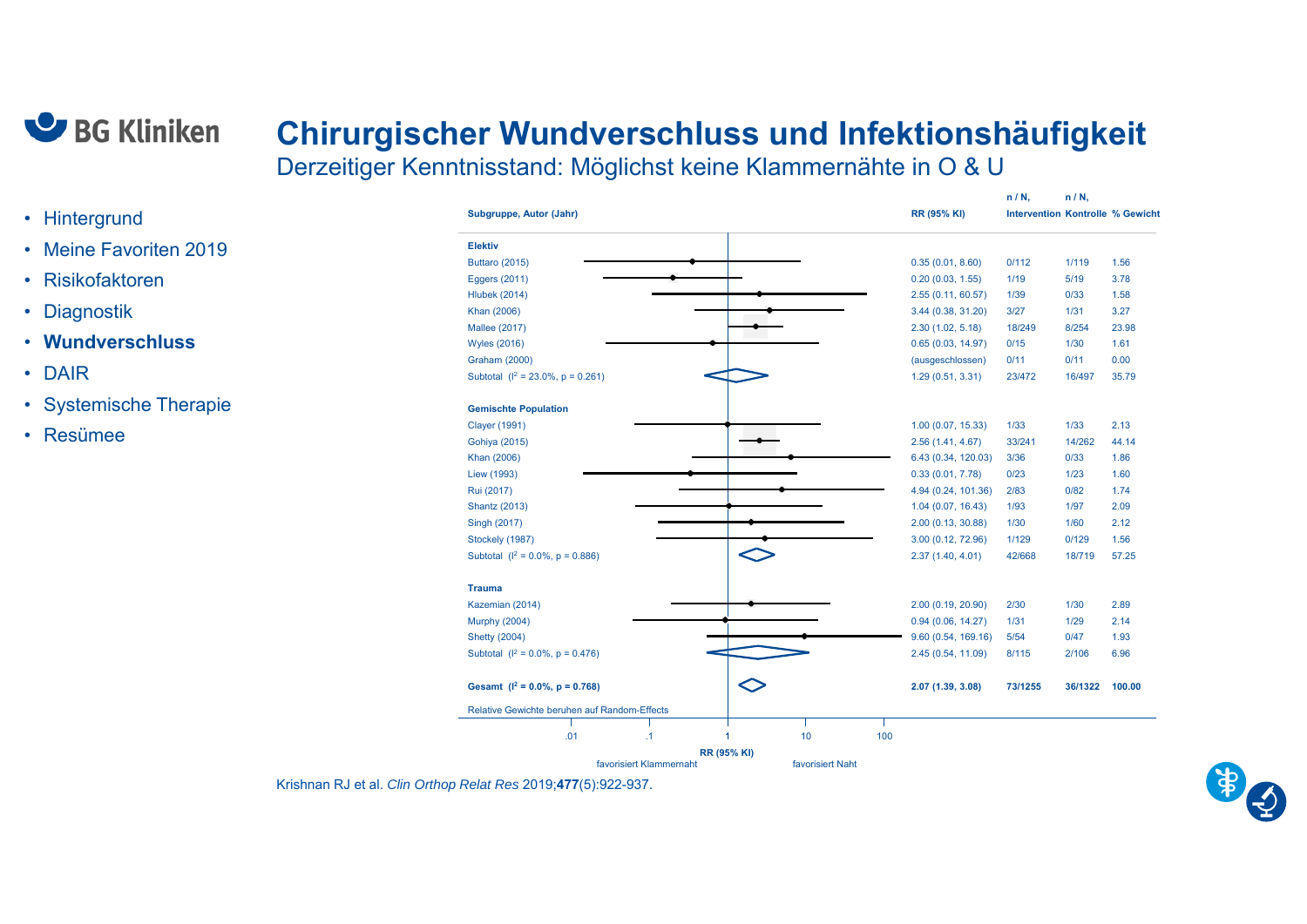

# **Triclosan-beschichtetes Nahtmaterial**

Meta-Analyse, nachberechnete Daten

|                        |                                         |                                              |                                           |    |                    |                                          |     |                                      | $n/N$ ,         | $n/N$ ,                          |              |
|------------------------|-----------------------------------------|----------------------------------------------|-------------------------------------------|----|--------------------|------------------------------------------|-----|--------------------------------------|-----------------|----------------------------------|--------------|
| • Hintergrund          |                                         | Wundklasse, Autor (Jahr)                     |                                           |    |                    |                                          |     | <b>RR (95% KI)</b>                   |                 | Intervention Kontrolle % Gewicht |              |
| • Meine Favoriten 2019 |                                         | Clean                                        |                                           |    |                    |                                          |     |                                      |                 |                                  |              |
|                        |                                         | Chen (2011)                                  |                                           |    |                    |                                          |     | 1.03(0.56, 1.88)                     | 17/112          | 19/129                           | 5.40         |
| • Risikofaktoren       |                                         | Isik (2011)<br>Lin (2018)                    |                                           |    |                    |                                          |     | 0.58(0.28, 1.19)<br>0.20(0.01, 4.07) | 9/170<br>0/51   | 31/340<br>2/51                   | 4.11<br>0.29 |
|                        |                                         | <b>Renko (2017)</b>                          |                                           |    |                    |                                          |     | 0.48(0.28, 0.80)                     | 20/779          | 42/778                           | 6.63         |
| Diagnostik<br>٠        |                                         | Seim (2012)                                  |                                           |    |                    |                                          |     | 0.96(0.50, 1.83)                     | 16/160          | 17/163                           | 4.86         |
|                        |                                         | Sprowson (2018)                              |                                           |    |                    |                                          |     | 0.61(0.35, 1.05)                     | 21/1323         | 32/1223                          | 6.26         |
| • Wundverschluss       |                                         | Thimour-Bergstrom (2013)                     |                                           |    |                    |                                          |     | 0.63(0.39, 1.01)                     | 23/184          | 38/190                           | 7.52         |
|                        |                                         | Turtiainen (2012)                            |                                           |    |                    |                                          |     | 1.05(0.67, 1.63)                     | 31/137<br>10/66 | 30/139<br>14/61                  | 8.24<br>3.98 |
| • DAIR                 |                                         | Williams (2011)<br>Zhang (2011)              |                                           |    |                    |                                          |     | 0.66(0.32, 1.37)<br>0.37(0.07, 1.79) | 2/47            | 5/43                             | 0.99         |
|                        |                                         | Subtotal $(l^2 = 8.9\%, p = 0.360)$          |                                           |    | ◇                  |                                          |     | 0.71(0.58, 0.88)                     | 149/3029        | 230/3117 48.28                   |              |
| • Systemische Therapie |                                         |                                              |                                           |    |                    |                                          |     |                                      |                 |                                  |              |
|                        |                                         | <b>Clean-contaminated</b>                    |                                           |    |                    |                                          |     |                                      |                 |                                  |              |
| • Resümee              |                                         | Diener (2014)                                |                                           |    | ⊸                  |                                          |     | 0.92(0.70, 1.20)                     | 87/587          | 96/596                           | 13.56        |
|                        |                                         | Ford (2005)                                  |                                           |    |                    |                                          |     | 3.54 (0.19, 67.12) 3/98              |                 | 0/49                             | 0.30         |
|                        |                                         | Ichida (2018)                                |                                           |    |                    |                                          |     | 1.17(0.73, 1.88)                     | 35/505          | 30/508                           | 7.61         |
|                        |                                         | Mattavelli (2015)                            |                                           |    |                    |                                          |     | 1.21(0.63, 2.30)                     | 18/140          | 15/141                           | 4.89         |
|                        |                                         | Mingmalairak (2009)                          |                                           |    |                    |                                          |     | 1.25(0.36, 4.38)                     | $5/50$          | 4/50                             | 1.55         |
|                        |                                         | <b>Tabrizi (2018)</b>                        |                                           |    |                    |                                          |     | 1.09(0.50, 2.40)                     | 12/160          | 11/160                           | 3.53         |
|                        |                                         | Subtotal $(l^2 = 0.0\% , p = 0.849)$         |                                           |    | ↷                  |                                          |     | 1.02(0.83, 1.25)                     | 160/1540        | 156/1504 31.44                   |              |
|                        |                                         | <b>Contaminated</b>                          |                                           |    |                    |                                          |     |                                      |                 |                                  |              |
|                        |                                         | <b>Arslan (2018)</b>                         |                                           |    |                    |                                          |     | 0.50(0.24, 1.05)                     | 9/86            | 19/91                            | 3.95         |
|                        |                                         | Nakamura (2013)                              |                                           |    |                    |                                          |     | 0.47(0.22, 1.01)                     | 9/206           | 19/204                           | 3.68         |
|                        |                                         | Rasic (2011)                                 |                                           |    |                    |                                          |     | 0.34(0.11, 1.02)                     | 4/91            | 12/93                            | 1.99         |
|                        |                                         | Roy (2019)                                   |                                           |    |                    |                                          |     | 0.09(0.01, 1.61)                     | 0/55            | 5/55                             | 0.31         |
|                        |                                         | Subtotal $(l^2 = 0.0\% , p = 0.670)$         |                                           |    | $\Diamond$         |                                          |     | 0.43(0.27, 0.70)                     | 22/438          | 55/443                           | 9.94         |
|                        |                                         | <b>Dirty</b>                                 |                                           |    |                    |                                          |     |                                      |                 |                                  |              |
|                        |                                         | <b>Karip (2016)</b>                          |                                           |    |                    |                                          |     | 0.92(0.51, 1.64)                     | 15/52           | 17/54                            | 5.72         |
|                        |                                         | Ruiz-Tovar (2015)                            |                                           |    |                    |                                          |     | 0.57(0.29, 1.10)                     | 10/50           | 18/51                            | 4.63         |
|                        |                                         | Subtotal $(l^2 = 12.0\% , p = 0.286)$        |                                           |    |                    |                                          |     | 0.74(0.46, 1.18)                     | 25/102          | 35/105                           | 10.34        |
|                        |                                         |                                              |                                           |    |                    |                                          |     |                                      |                 |                                  |              |
|                        |                                         | Gesamt ( $I^2 = 23.7\%$ , p = 0.154)         |                                           |    | ♦                  |                                          |     | 0.77(0.66, 0.91)                     | 356/5109        | 476/5169 100.00                  |              |
|                        |                                         | Relative Gewichte beruhen auf Random-Effects |                                           |    |                    |                                          |     |                                      |                 |                                  |              |
|                        |                                         |                                              |                                           |    |                    |                                          |     |                                      |                 |                                  |              |
|                        | Ahmed I et al. BMJ Open 2019;9:e029727. |                                              | .01                                       | .1 | $\overline{1}$     | 10                                       | 100 |                                      |                 |                                  |              |
|                        |                                         |                                              | <b>Favorisiert Triclosan-Beschichtung</b> |    | <b>RR (95% KI)</b> | <b>Favorisiert Standard-Nahtmaterial</b> |     |                                      |                 |                                  |              |

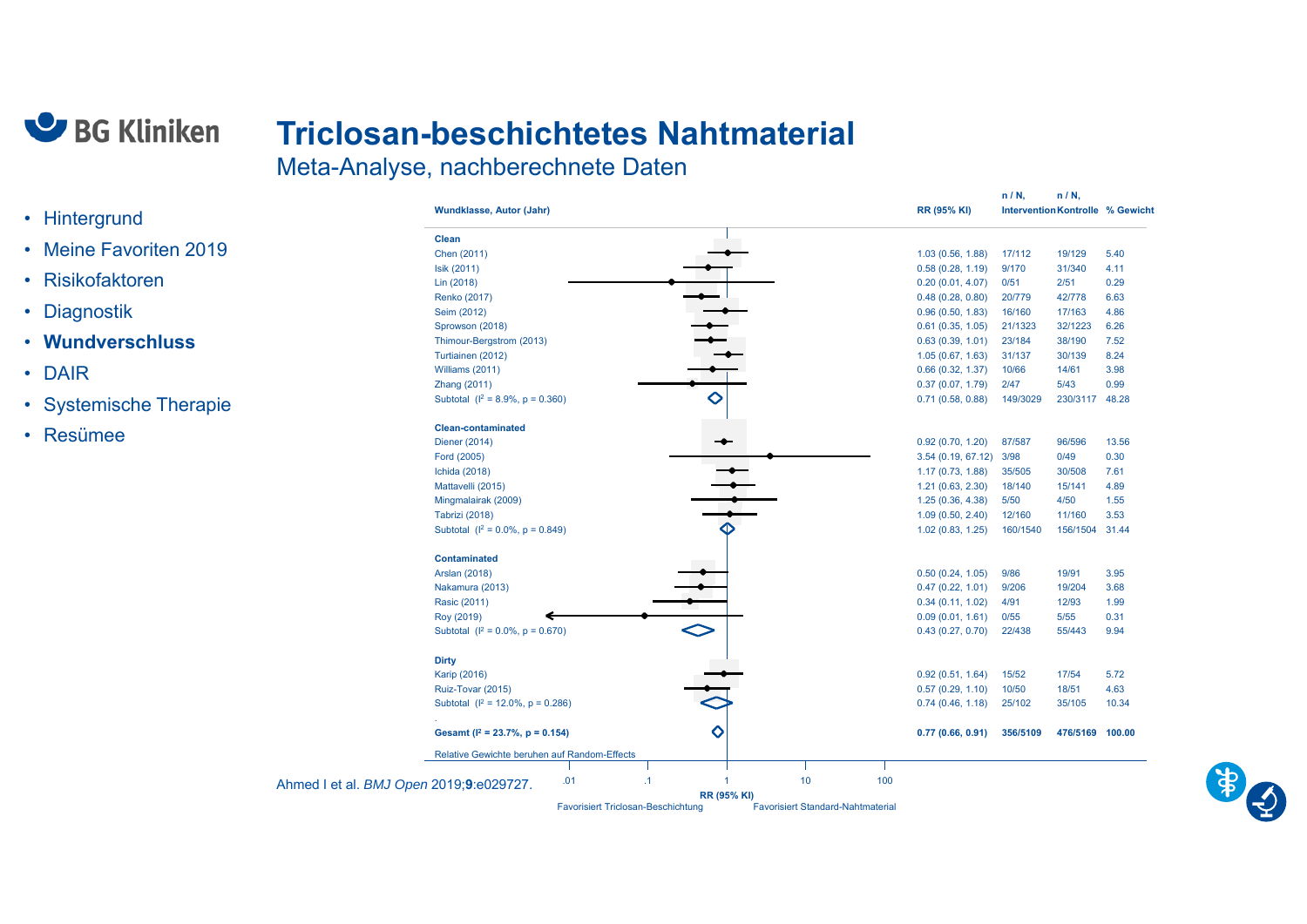

### **Triclosan-beschichtetes Nahtmaterial**

RCT (ISRCTN21430045), University College London Hospital, UK

| August 2013 – August 2015, vorzeitiger Abbruch nach Einschluss von 150 / 420 Patienten mit primärer THA / TKA

- Hintergrund
- Meine Favoriten 2019
- Risikofaktoren
- Diagnostik
- **Wundverschluss**
- DAIR
- Systemische Therapie
- Resümee

| <b>Variable</b>              | <b>Standard</b> | <b>Triclosan</b> |
|------------------------------|-----------------|------------------|
| Ν                            | 69              | 81               |
| Region                       |                 |                  |
| Hüft-TEP, n (%)              | 42 (61)         | 34(67)           |
| Knie-TEP, n (%)              | 27(39)          | 27(33)           |
| Alter, Jahre (SD)            | 67.9 (9.9)      | 8.7(10.9)        |
| Weibliches Geschlecht, n (%) | 45 (65)         | 56 (69)          |
| BMI (SD)                     | 28.7(5.1)       | 29.1(5.0)        |
| Raucher, n (%)               | 6(9)            | 6(7)             |
| Diabetes mellitus, n (%)     | 4(6)            | 10(12)           |
| $ASA \ge 3$ , n $(\% )$      | 13 (19)         | 20(25)           |
| Allgemeinnarkose, n (%)      | 45 (65)         | 30(37)           |

|       | <b>Publizierte</b><br><b>Meta-Analyse</b> | Einschluss der<br>Sukeik-Daten |
|-------|-------------------------------------------|--------------------------------|
| Clean | $0.71(0.58 - 0.88)$ $0.72(0.58 - 0.89)$   |                                |
| Total | $0.77(0.66 - 0.91)$ 0.78 $(0.66 - 0.91)$  |                                |

| <b>Variable</b>             |          | <b>Standard Triclosan</b> | <b>RR (95% KI)</b>   |
|-----------------------------|----------|---------------------------|----------------------|
|                             | 69       | 81                        |                      |
| Wundkomplikation            | $1(1\%)$ | $8(10\%)$                 | $6.81(0.87 - 53.14)$ |
| Oberflächliche SSI          | $1(1\%)$ | 3(4%)                     | $2.56(0.27 - 24.0)$  |
| <b>ASEPSIS-Score &gt;10</b> | 4(6%)    | 6(7%)                     | $1.28(0.38 - 4.34)$  |

Sukeik M et al. *World J Orthop* 2019;**10**(7):268-277.

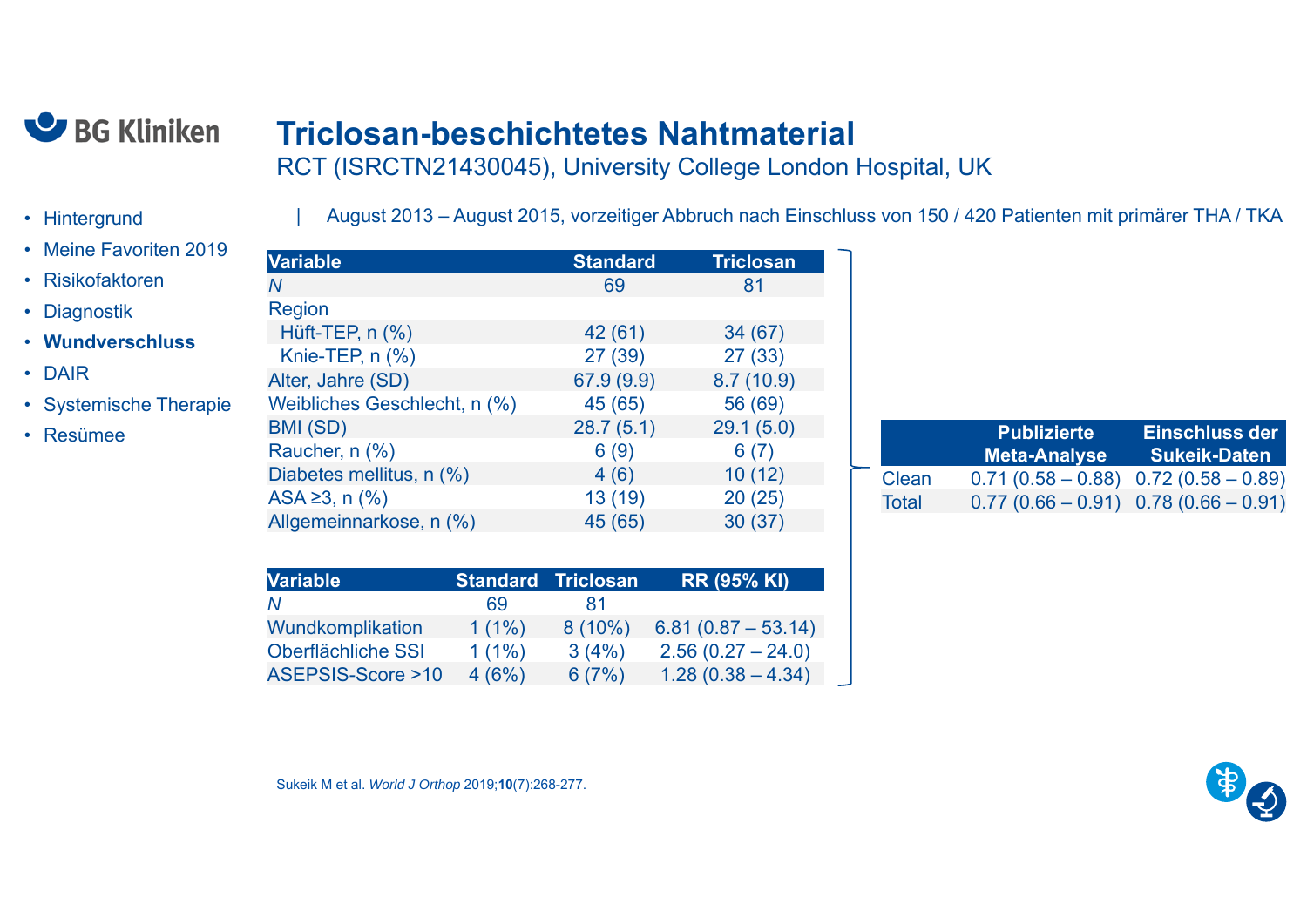

• Meine Favoriten 2019

• Hintergrund

• Risikofaktoren

• **Wundverschluss**

• Systemische Therapie

• Diagnostik

• Resümee

• DAIR

# **Barbed Knotless Sutures ("Widerhaken-Naht") in O & U**

Meta-Analyse: Endpunkt jedwede Komplikation



| <b>Autor (Jahr)</b>                                 | <b>RR (95% KI)</b>              | % Gewicht |
|-----------------------------------------------------|---------------------------------|-----------|
| Chan (2017)                                         | 0.22(0.05, 0.96)                | 21.60     |
| Gililland (2014)                                    | 1.28(0.56, 2.88)                | 36.11     |
| Sah (2015)                                          | 0.14(0.01, 2.70)                | 8.08      |
| <b>Smith (2014)</b>                                 | 2.67(0.31, 23.14)               | 13.16     |
| <b>Ting (2012)</b>                                  | 0.94(0.20, 4.27)                | 21.06     |
| Gesamt ( $I^2$ = 41.3%, p = 0.146)                  | 0.75(0.30, 1.87)                | 100.00    |
| <b>Relative Gewichte beruhen auf Random-Effects</b> |                                 |           |
| .01<br>.1                                           | 10<br>100                       |           |
| <b>RR (95% CI)</b>                                  |                                 |           |
| <b>Favorisiert Barbed Sutures</b>                   | <b>Favorisiert Standardnaht</b> |           |

Han Y et al. *Arch Orthop Trauma Surg* 2018;**138**(10):1335-1345.

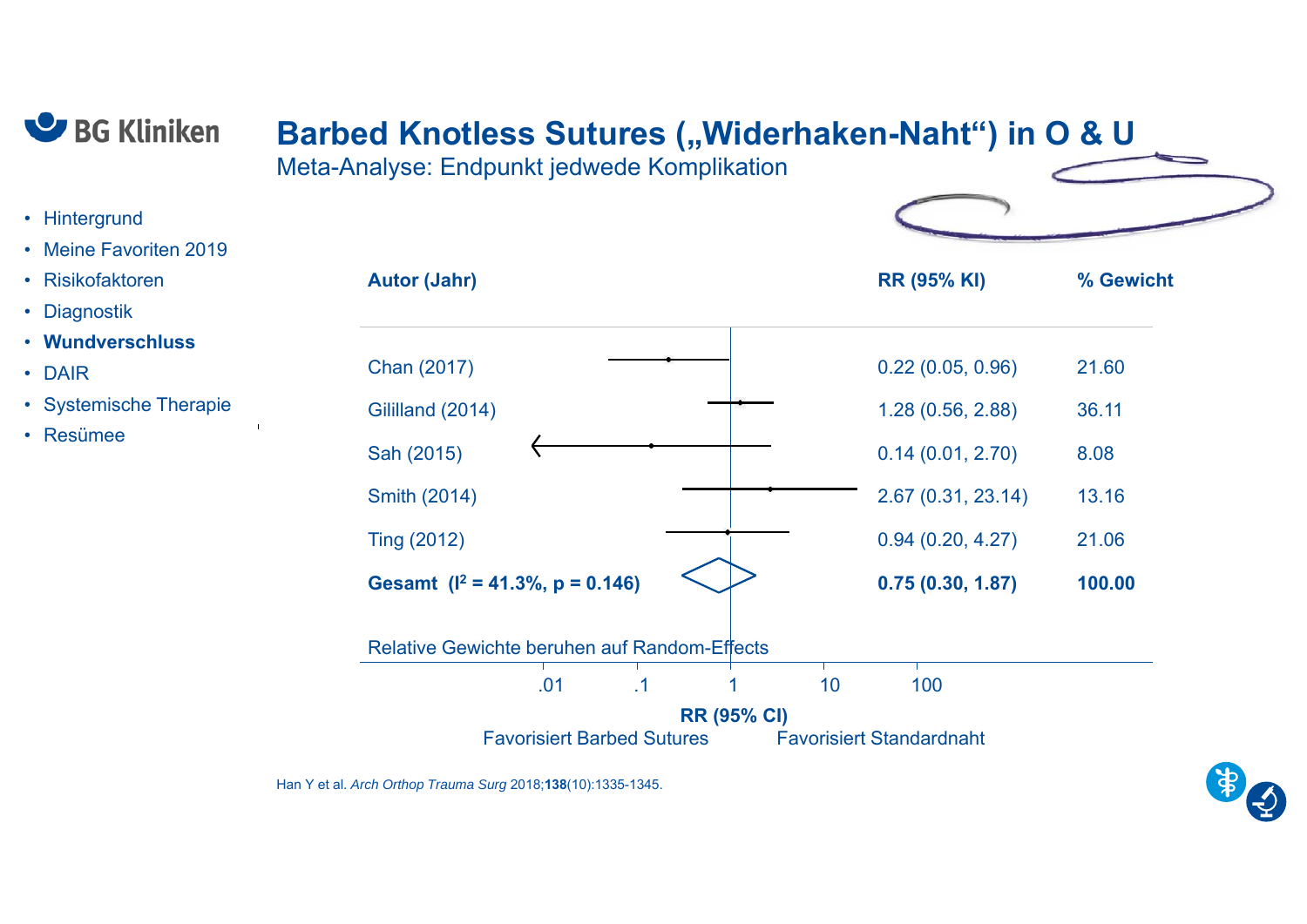

- Hintergrund
- Meine Favoriten 2019
- Risikofaktoren
- Diagnostik
- **Wundverschluss**
- DAIR
- Systemische Therapie
- Resümee

│ Die Art des **Wundverschlusses** (tiefes Kompartiment, Unterhaut / Dermis, Haut / Epidermis) beeinflusst die SSI-Raten signifikant und relevant

│ Klammernähte sind ungünstig- verschiedene **Nahtmaterialien** müssen auf den Prüfstand

│ **Triclosan-beschichtete** Nahtmaterialien könnten theoretisch in <sup>O</sup> & <sup>U</sup> sinnvoll seindivergierende Ergebnisse von zwei RCT mit Trend zugunsten Triclosan zwingen zu einem konfirmatorischen RCT

│ Knotenfreie **Barbed Sutures** in <sup>O</sup> & <sup>U</sup> bedürfen ebenfalls eines konfirmatorischen **RCT** 

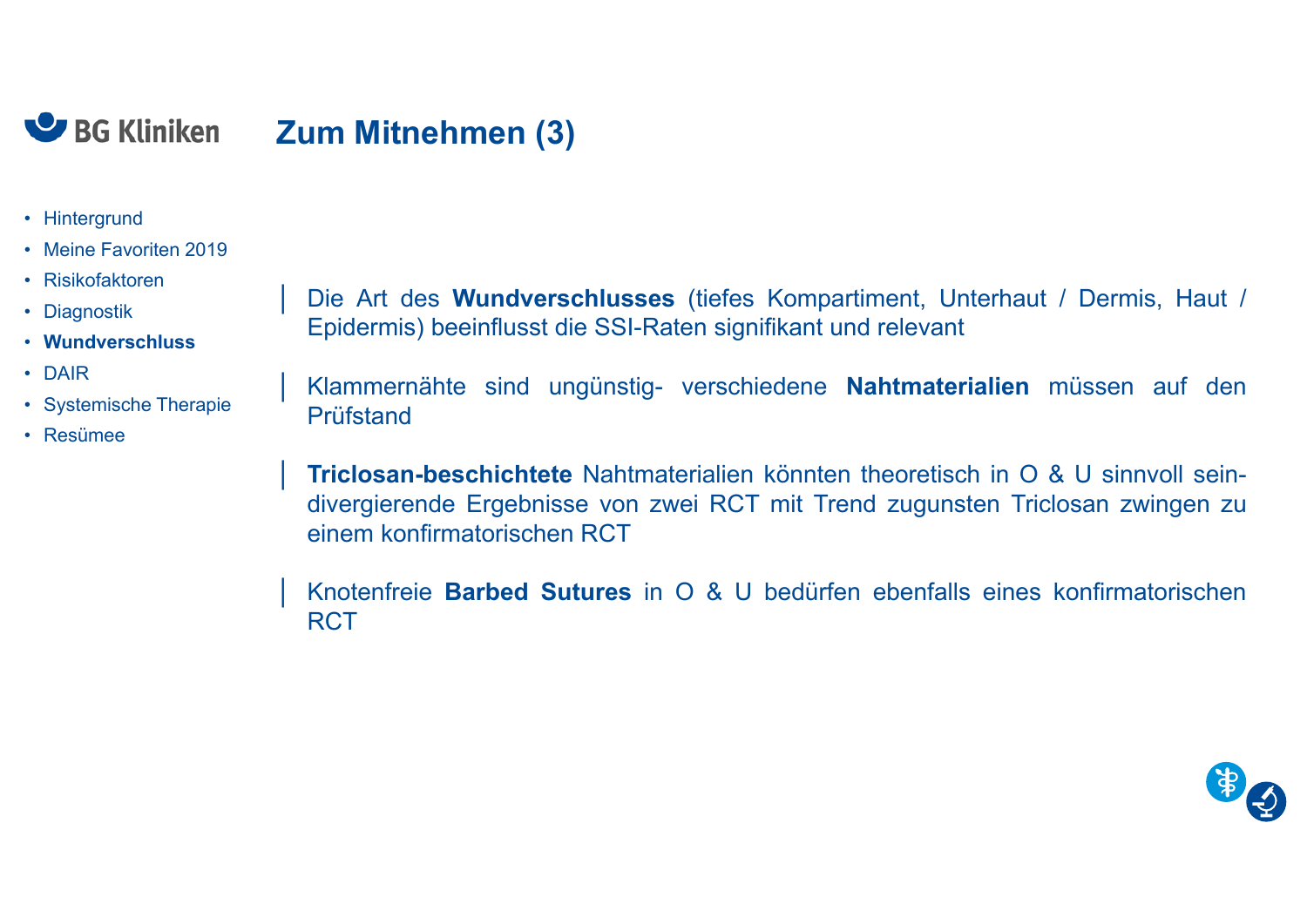

• Meine Favoriten 2019

• Systemische Therapie

• Hintergrund

• Risikofaktoren

• Wundverschluss

• Diagnostik

• Resümee

• **DAIR**

### **Debridement, Antibiotics, and Implant Retention (DAIR)**

Retrospektive ESGIAI Multicenterstudie (USA, Niederlande, Portugal, Spanien, 1999 – 2016)

|                                         | <b>Zeitintervall zwischen Index-Eingriff und DAIR</b> |                                              |              |              |  |  |
|-----------------------------------------|-------------------------------------------------------|----------------------------------------------|--------------|--------------|--|--|
| <b>Variable</b>                         |                                                       | 1-2 Wochen 3-4 Wochen 5-6 Wochen 7-12 Wochen |              |              |  |  |
| $\overline{N}$                          | 226                                                   | 378                                          | 100          | 65           |  |  |
| Alter, Jahre (SD)                       | 69.5 (11.8)                                           | 70.5(11.8)                                   | 67.3 (13.3)  | 69.6 (13.2)  |  |  |
| Männliches Geschlecht, n (%)            | 108 (48.0%)                                           | 153 (40.7%)                                  | 39 (39.8%)   | 31 (48.4%)   |  |  |
| BMI, $kg/m^2$ (SD)                      | 31.0(7.1)                                             | 31.2(6.2)                                    | 31.3(5.8)    | 30.7(6.5)    |  |  |
| Comorbidität                            |                                                       |                                              |              |              |  |  |
| <b>Diabetes mellitus</b>                | 41 (18.1%)                                            | 77 (20.4%)                                   | 16 (16.0%)   | 13 (20.0%)   |  |  |
| <b>COPD</b>                             | 46 (20.4%)                                            | 62 (16.4%)                                   | $10(10.0\%)$ | 8(12.3%)     |  |  |
| Malignom                                | 30 (13.3%)                                            | 57 (15.1%)                                   | $17(17.0\%)$ | 12 (18.5%)   |  |  |
| Niereninsuffizienz                      | $16(7.1\%)$                                           | $20(5.3\%)$                                  | 7 (7.0%)     | $10(15.4\%)$ |  |  |
| <b>Rheumatoide Arthritis</b>            | $11(4.9\%)$                                           | $23(6.1\%)$                                  | $10(10.0\%)$ | $3(4.6\%)$   |  |  |
| Primär-TEP                              | 179 (80.6%)                                           | 315 (83.8%)                                  | 79 (79.0%)   | 49 (76.6%)   |  |  |
| <b>THA</b>                              | 164 (72.6%)                                           | 228 (60.3%)                                  | 38 (38.0%)   | 33 (50.8%)   |  |  |
| <b>TKA</b>                              | 62 (27.4%)                                            | 150 (39.7%)                                  | 62 (62.0%)   | 32 (49.2%)   |  |  |
| <b>Indikation</b>                       |                                                       |                                              |              |              |  |  |
| <b>OA</b>                               | 151 (68.6%)                                           | 281 (74.7%)                                  | 84 (84.8%)   | 47 (73.4%)   |  |  |
| Post-traumatisch                        | 42 (19.1%)                                            | 54 (14.4%)                                   | $7(7.1\%)$   | 10 (15.6%)   |  |  |
| Wechsel mobiler / modularer Komponenten | 85 (40.7%)                                            | 158 (44.4%)                                  | 56 (59.6%)   | 36 (63.2%)   |  |  |
| <b>Alle Kulturen positiv</b>            | 141 (74.2%)                                           | 228 (69.5%)                                  | 46 (52.9%)   | 22 (43.1%)   |  |  |
| <b>Gram-positive</b>                    | 196 (86.7%)                                           | 334 (88.4%)                                  | 82 (82.0%)   | 50 (76.9%)   |  |  |
| Gram-negative                           | 57 (25.2%)                                            | 99 (26.2%)                                   | 26 (26.0%)   | 13 (20.0%)   |  |  |
| Polymikrobiell                          | 79 (35.0%)                                            | 157 (41.5%)                                  | 32 (32.0%)   | 18 (27.7%)   |  |  |
| <b>Therapieversager</b>                 | 95 (42.0%)                                            | 143 (37.8%)                                  | 29 (29.0%)   | 27 (41.5%)   |  |  |

Löwik CAM et al. *Clin Infect Dis* 2019 Aug 31. pii: ciz867.

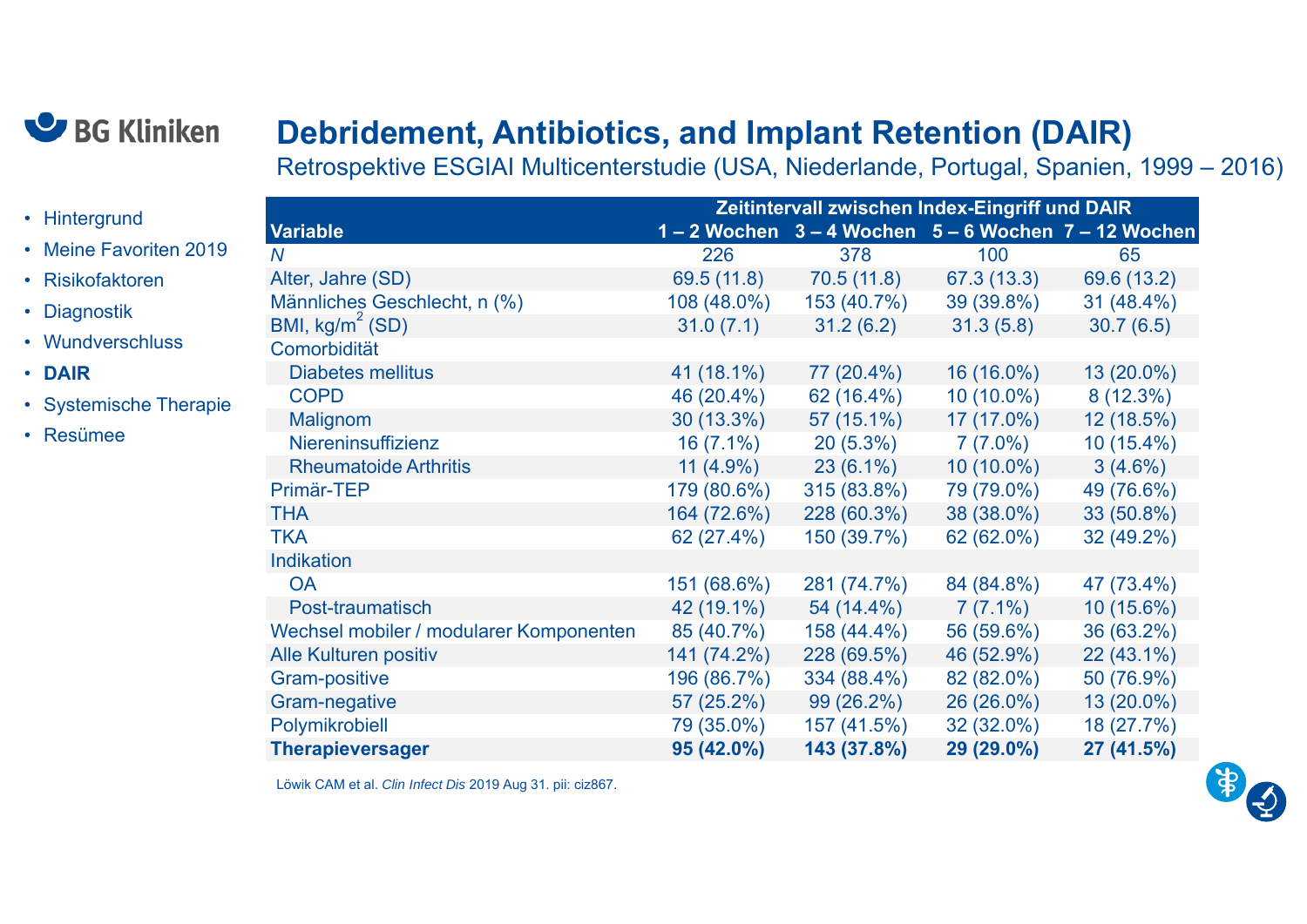

### **Debridement, Antibiotics, and Implant Retention (DAIR)**

Retrospektive ESGIAI Multicenterstudie (USA, Niederlande, Portugal, Spanien, 1999 – 2016)

- Hintergrund
- Meine Favoriten 2019
- Risikofaktoren
- Diagnostik
- Wundverschluss
- **DAIR**
- Systemische Therapie
- Resümee



 $-1 - 2$  Wochen  $-3 - 4$  Wochen  $-5 - 6$  Wochen  $-7 - 12$  Wochen

Löwik CAM et al. *Clin Infect Dis* 2019 Aug 31. pii: ciz867.

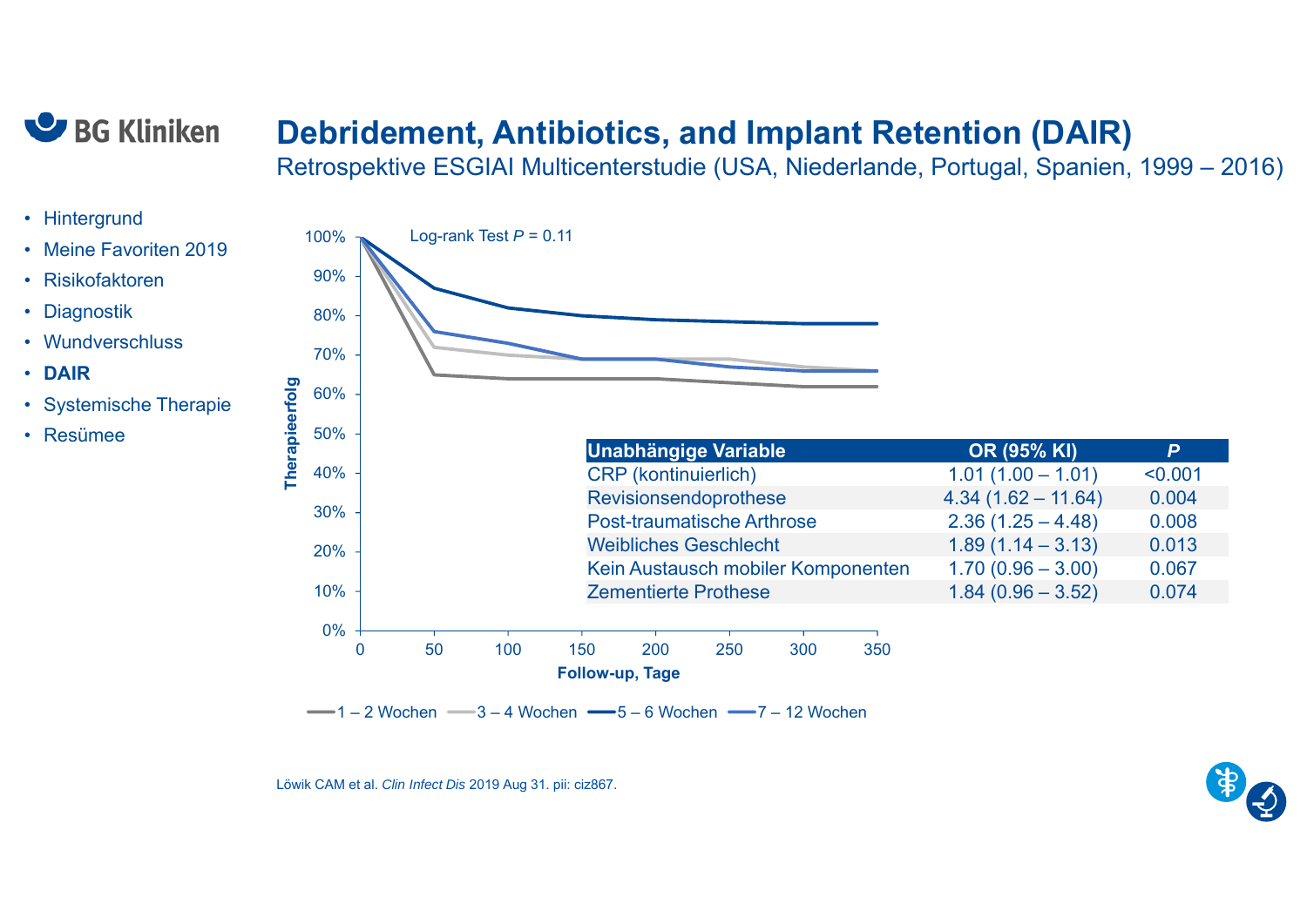

#### **Antimikrobielle Therapiedauer bei peri-prothetischen Infektione n** BMBF HICARE – Gesundheitsregion Ostseeküste, 2011 – 2015

- Hintergrund
- Meine Favoriten 2019
- Risikofaktoren
- Diagnostik
- Wundverschluss
- DAIR
- **Systemische Therapie**
- Resümee

| Eingebettete Fall-Kontroll-Studie, drei Zentren, 1999 – 2014

| 91 Fälle: Operationspflichtiges Infekt-Rezidiv ≤1 Jahr, 265 Kontrollen: Infektfreiheit ≤1 Jahr nach Index-Eingriff | 31 Fälle / 53 Kontrollen mit infizierten Osteosynthesen

|                             |                                    |                                   |                                                                                                            |                                    |                                                                              | <b>Variable</b>           |               | <b>Gesamtstichprobe</b>          |              | <b>Osteosynthesen</b> |  |
|-----------------------------|------------------------------------|-----------------------------------|------------------------------------------------------------------------------------------------------------|------------------------------------|------------------------------------------------------------------------------|---------------------------|---------------|----------------------------------|--------------|-----------------------|--|
|                             |                                    |                                   | Screening n=1279<br>(ICD-Diagnosis T84.5 - 84.7, M86.0 - M86.9)                                            |                                    |                                                                              |                           | <b>Fälle</b>  | <b>Kontrollen</b>                | <b>Fälle</b> | <b>Kontrollen</b>     |  |
|                             |                                    | Trauma Center 1<br>$n = 365$      | Trauma Center 2<br>$n = 274$                                                                               | Dept. of Orthopaedics<br>$n = 640$ |                                                                              | Ν                         | 59            | 210                              | 31           | 53                    |  |
|                             |                                    |                                   |                                                                                                            |                                    | Screening failure 1 n=425<br>No indwelling implant<br>Conservative treatment | Altersmedian, Jahre (IQR) | $63(48 - 71)$ | 67 (55-73) 55 (45-61) 51 (37-67) |              |                       |  |
|                             |                                    |                                   | Assessed for eligbility n=854<br>Surgical infection control (fractures fixations, total joint replacement) |                                    | Death                                                                        | Geschlecht                |               |                                  |              |                       |  |
|                             |                                    | Trauma Center 1<br>$n = 89$       | Trauma Center 2<br>$n = 125$                                                                               | Dept. of Orthopaedics<br>$n = 640$ |                                                                              | männlich                  | 42 (71)       | 106(50)                          | 20(65)       | 32(60)                |  |
|                             |                                    |                                   |                                                                                                            |                                    | Screening failure 1 n=489<br>No implant infection                            | weiblich                  | 17 (29)       | 104(50)                          | 11(35)       | 21(40)                |  |
|                             |                                    |                                   | Inclusion n=356                                                                                            |                                    | Amputation                                                                   | Medianer BMI (IQR)        | $28(25 - 32)$ | $28(25-33)$                      | $26(24-32)$  | $27(24-30)$           |  |
|                             |                                    |                                   |                                                                                                            |                                    |                                                                              | Raucher, n (%)            | 20(34)        | 42 (20)                          | 12(39)       | 18 (34)               |  |
|                             | Cases, re-infection ≤1 year n=91   |                                   |                                                                                                            |                                    | Controls, no re-infection ≤1 year n=265                                      | Diabetes mellitus, n (%)  | 10(17)        | 49 (23)                          | 3(10)        | 4(8)                  |  |
| Trauma Center 1<br>$n = 33$ | <b>Trauma Center 2</b><br>$n = 27$ | Dept. of Orthopaedics<br>$n = 31$ |                                                                                                            | Trauma Center 1<br>$n = 39$        | Dept. of Orthopaedics<br>Trauma Center 2<br>$n = 166$<br>$n = 60$            | ASA Status, n (%)         |               |                                  |              |                       |  |
|                             |                                    |                                   |                                                                                                            |                                    |                                                                              |                           | 7(12)         | 18(9)                            | 6(19)        | 11(21)                |  |
|                             |                                    |                                   | Analysis n=269                                                                                             |                                    |                                                                              | 2                         | 28(47)        | 98 (47)                          | 16(52)       | 28 (53)               |  |
|                             |                                    |                                   |                                                                                                            |                                    | Excluded n=87<br>Incomplete data                                             | $\geq$ 3                  | 24(41)        | 94 (45)                          | 7(23)        | 12(23)                |  |
|                             |                                    |                                   |                                                                                                            |                                    |                                                                              | Infektlokalisation, n (%) |               |                                  |              |                       |  |
|                             | Cases, re-infection ≤1 year n=59   |                                   |                                                                                                            |                                    | Controls, no re-infection ≤1 year n=210                                      | Untere Extremität         | 56 (95)       | 200(95)                          | 28(90)       | 49 (82)               |  |
| Trauma Center 1<br>$n = 21$ | Trauma Center 2<br>$n = 12$        | Dept. of Orthopaedics<br>$n = 26$ |                                                                                                            | Trauma Center 1<br>$n = 31$        | Dept. of Orthopaedics<br>Trauma Center 2<br>$n = 38$<br>$n = 141$            | <b>Obere Extremität</b>   | 3(5)          | 10(5)                            | 3(10)        | 4(8)                  |  |
|                             |                                    |                                   |                                                                                                            |                                    |                                                                              | MRSA-Nachweis, n (%)      | 3(5)          | 6(3)                             | 3(10)        | 3(6)                  |  |
|                             |                                    |                                   |                                                                                                            |                                    |                                                                              |                           |               |                                  |              |                       |  |

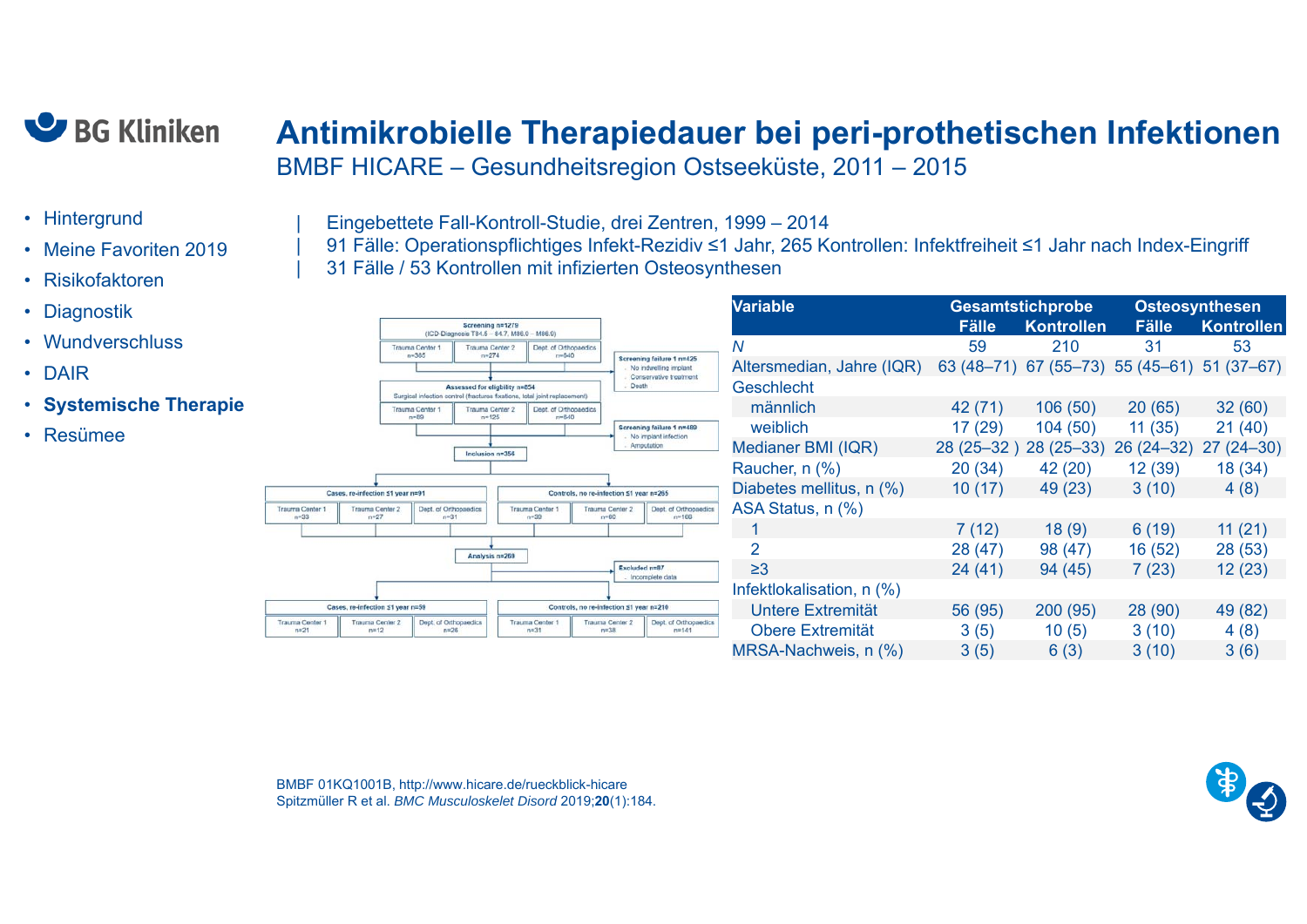

#### **Antimikrobielle Therapiedauer bei peri-prothetischen Infektione n** BMBF HICARE – Gesundheitsregion Ostseeküste, 2011 – 2015

- Hintergrund
- •Meine Favoriten 2019
- •Risikofaktoren
- •**Diagnostik**
- •Wundverschluss
- DAIR
- •**Systemische Therapie**
- Resümee



| 91 Fälle: Operationspflichtiges Infekt-Rezidiv ≤1 Jahr, 265 Kontrollen: Infektfreiheit ≤1 Jahr nach Index-Eingriff | 31 Fälle / 53 Kontrollen mit infizierten Osteosynthesen



BMBF 01KQ1001B, http://www.hicare.de/rueckblick-hicare Spitzmüller R et al. *BMC Musculoskelet Disord* 2019;**20**(1):184.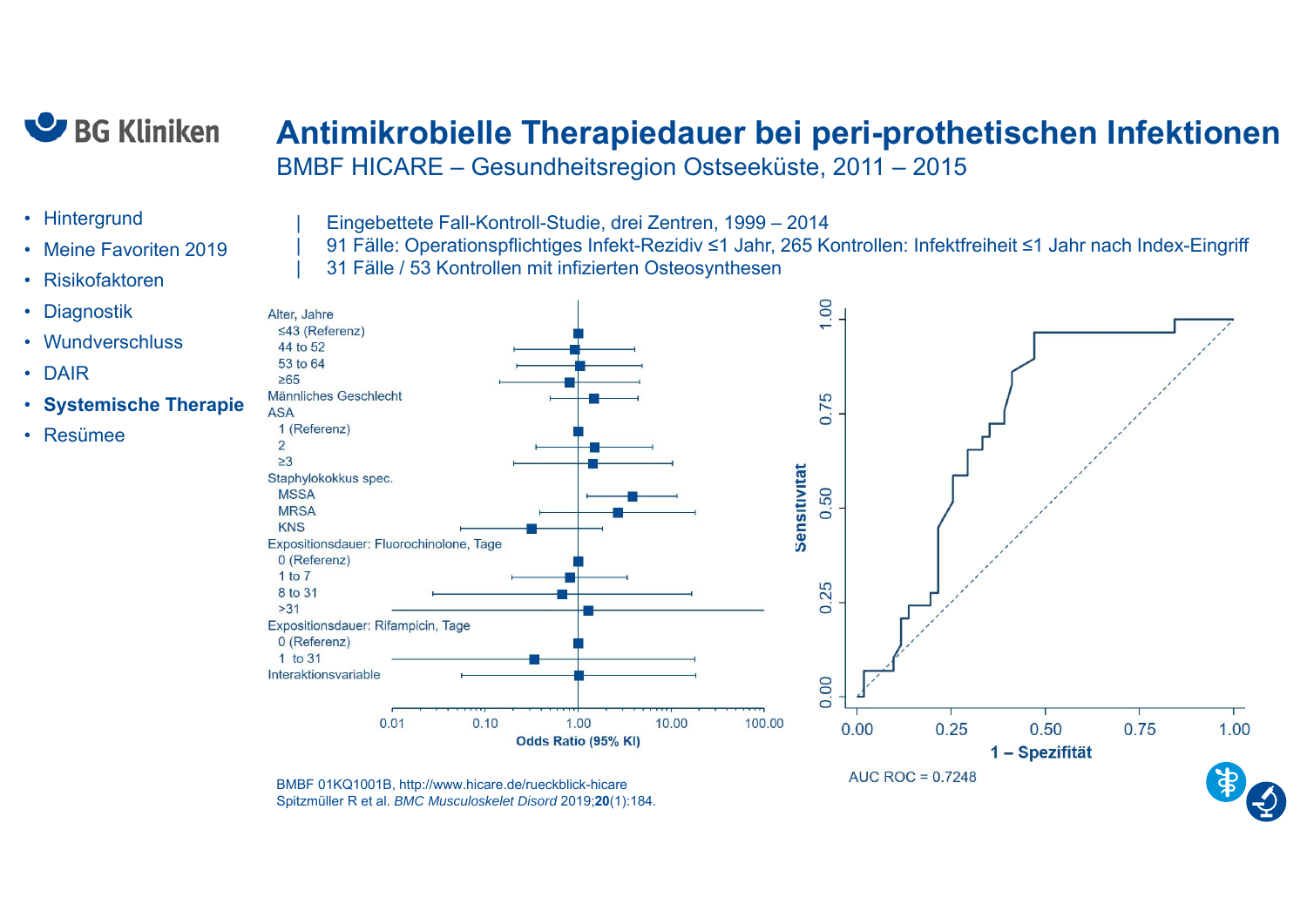

#### **Antimikrobielle Therapiedauer bei peri-prothetischen Infektione n**

Non-Inferiority RCT, HUG, 4 vs 6 Wochen systemische Therapie nach Materialentfernung

- Hintergrund
- Meine Favoriten 2019
- Risikofaktoren
- Diagnostik
- Wundverschluss
- DAIR
- **Systemische Therapie**
- Resümee

| <b>ITT Population</b>                   |                | 6 Wochen 4 Wochen |
|-----------------------------------------|----------------|-------------------|
| N                                       | 61             | 62                |
| Weibliches Geschlecht, n (%)            | 23 (37%)       | 25 (41%)          |
| <b>Medianes Alter, Jahre</b>            | 65             | 62                |
| <b>Medianer ASA-Score</b>               | $\mathcal{P}$  | 2                 |
| <b>Primäre SSI</b>                      | 23 (38%)       | 19 (31%)          |
| <b>Indikation</b>                       |                |                   |
| <b>Sichtbares Osteosynthesematerial</b> | 7 (11%)        | 11 (18%)          |
| Endoprothesen                           | 24 (39%)       | 15 (25%)          |
| <b>Platten</b>                          | 20 (32%)       | 24 (39%)          |
| Intramedulläre Kraftträger              | 7(11%)         | 4(7%)             |
| Mikrobiologie                           |                |                   |
| S. aureus                               | 23 (37%)       | 23 (38%)          |
| Streptokokken                           |                | $8(13\%)$ 7 (11%) |
| Gram-negative Isolate                   | 17 (27%)       | 14 (23%)          |
| <b>Hautflora</b>                        | 23 (37%)       | 21 (34%)          |
| <b>Chirurgische Débridements</b>        |                |                   |
| <b>Median</b>                           | $\overline{2}$ | 5                 |
| <b>Second look</b>                      | 18 (30%)       | 15 (24%)          |
| <b>Third look</b>                       | 10 (16%)       | 4(6%)             |
| <b>Vakuum-Verband</b>                   | 7(11%)         | 10 (16%)          |
| <b>Plastische Deckung</b>               | 6(10%)         | $6(10\%)$         |

#### | Follow-up: **6 Monate**

| **52 initiale parenterale** antimikrobielle Substanzen und Kombinationen

- **48 orale** antimikrobielle Folgetherapien
- Mediane Therapiedauer 42 (39 45) vs 28 (27 – 30) Tage
- | Komplette klinische Remissionen: 58 / 61 (95%) vs 58 / 62 (94%)
	- <sup>→</sup>**RD 1.5% (95% KI -9.7 – 6.6%)**